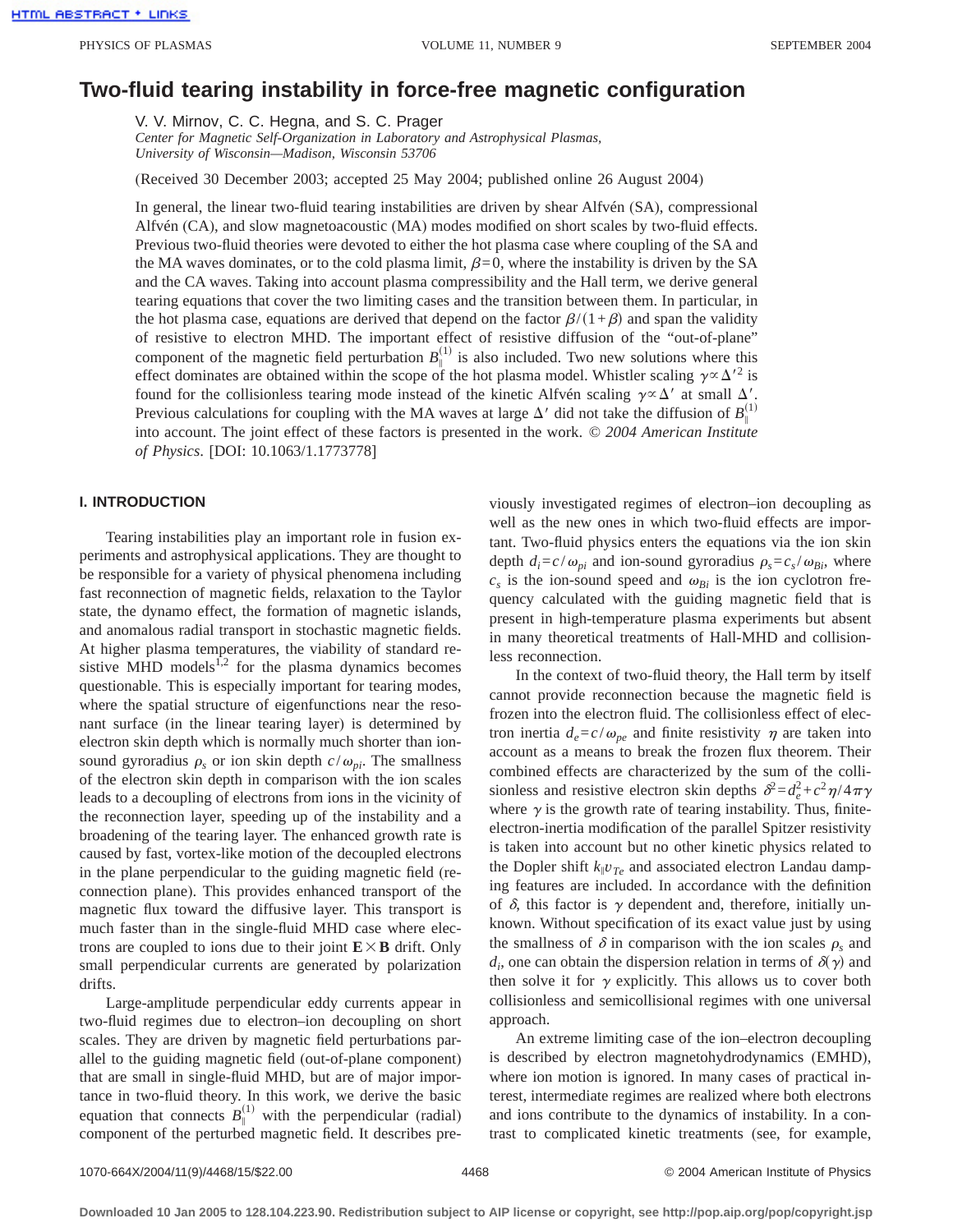Refs. 3–6), relatively simple and effective fluid-based approaches were developed for tearing instabilities in early 1990s. The corresponding fluid-based treatments can be subdivided into two groups. The first group (see, for example, Refs. 7–11) is devoted to the cold plasma model,  $\beta=0$ . In this limit, all temperature-dependent terms are dropped, and the dynamics of the instability is determined by  $\delta$  and  $d_i$ . At large  $d_i \ge L$ , where *L* is the scale of the equilibrium magnetic field, ion motion can be ignored, and the instability exhibits the properties of the pure electron whistler mode. We will refer to this case as a whistler-mediated tearing instability.

The second group is devoted to an opposite limit of hot plasma, where thermal pressure and particle gyromotion determine the dynamics of the instability. This case is referred to later to as a kinetic Alfvén-driven tearing instability. Generally speaking, the ion response to electric fields with transverse scales shorter than the ion-Larmor radius should be described by the kinetic theory. However, single-fluid MHD calculations with the Hall term<sup>16</sup> as well as two-fluid equations of the Braginskii type with plasma compressibility<sup>15</sup> show that the joint effect of the Hall term and plasma compressibility yields the results similar to kinetic ion models.<sup>17,18</sup> Some qualitative arguments in favor of this agreement are given in Sec. II. Various linear regimes of the "hot" tearing instability were analyzed in Ref. 12 (hot electrons and cold ions), in Ref. 13 within the scope of the fourfield model, $^{14}$  and in Ref. 15 with the use of two-fluid MHD theory. They yield the growth rate and the structure of the eigenfunctions in terms of  $\delta$ ,  $\rho_s$ ,  $d_i$ , and stability factor  $\Delta'$ . The stability factor  $\Delta'$  is a measure of free energy available for resistive reconnection.<sup>1</sup> It is calculated from the solution of the marginal ideal MHD equations in the outer region. The quantity  $\Delta'$  is an asymptotic matching parameter defined as the jump in the logarithmic derivative of the radial magnetic field across the reconnection layer. We will consider  $\Delta'$  as given and analyze the structure of the inner layer in the limits of small and large  $\Delta'$ . The two-fluid effects and ion–electron decoupling are important at  $\rho_s, d_i \geq \delta$ , otherwise the singlefluid MHD theory is valid. These basic inequalities are taken to be satisfied in the following calculations.

Two different models of cold and hot plasma and the gap between them raise a question about their interrelation and conditions of applicability. This motivated our interest in the construction of a more general theory that covers both cases and describes the transition between them. We analyze slab geometry for a force-free plasma equilibrium with uniform density, temperature, and pressure profiles for electrons and ions, assuming that the equilibrium magnetic field consists of small shearing component  $B_{y}^{(0)}$  $s_{\nu}^{(0)}(x)$  and large guiding field  $B_z^{(0)}$ . The perturbed quantities are taken to be functions of *x* and *y*. Assuming no equilibrium pressure gradients, we treat the absolute value of the pressure as an arbitrary parameter and, correspondingly, vary  $\beta$  in a range  $0 \leq \beta \leq \infty$ . Such an equilibrium may exist locally (within a certain radial extension) or can be supported by distant material walls. This allows us to exclude the effects of diamagnetic flows assuming that  $\gamma \gg \omega_{*,e,i}$ , where  $\omega_{*,e,i}$  are electron and ion diamagnetic frequencies. Thus, we study two-fluid effects caused by the ion–electron decoupling, while the two-fluid effects driven by the equilibrium diamagnetic flows are ignored. They are considered, for example, in Refs. 19 and 20.

The perturbations of ion and electron pressures are essentially nonuniform. They are driven by plasma compressibility,  $\nabla \cdot \mathbf{v} \neq 0$ , and are treated to be either adiabatic or isothermal. Plasma dynamics is described by the momentum equation (the sum of ion and electron equations of motion) and generalized Ohm's law (electron momentum equation) without viscous and gyroviscous effects. Using the small parameter  $\epsilon = B_y^0$  $\int_{y}^{(0)}/B_{z}^{(0)}$  < 1, a vorticity equation is derived as well as an induction equation for a parallel component of the vector potential. The induction equation has the same structure as in resistive MHD theory with the replacement **v**  $\rightarrow$ **v**<sub>*e*</sub>, reflecting the fact that the magnetic field is frozen in the electron fluid. Making the decomposition  $v_e = v$ −(1/*ne*)**j** yields the Hall term in the induction equation. An Ampère's law is used to express  $j_{\perp}$  as a function of the out-of-plane perturbations  $B_z \approx B_{\parallel}^{(1)}$ . In order to close the system of equations, we derive the relationship between  $B<sub>z</sub>$  and the perpendicular component  $B_x$ . This equation is the main result of the paper. It is derived in Sec. II by expressing the plasma compressibility  $\nabla \cdot \mathbf{v}$  from the perpendicular component of the induction equation and substituting into the equation for  $\nabla \cdot \mathbf{v}$  which follows from the plasma momentum equation.

In Sec. III, the tearing equations are applied for the case of waves propagating in a uniform magnetic field. The analysis shows that the two-fluid tearing instability is driven by shear Alfvén (SA), compressional Alfvén (CA), and slow magnetoacoustic (MA) waves modified on short scales by two-fluid effects. This classification of the modified waves is based on their behavior in the long wavelength MHD limit.

In Sec. IV A, the general set of tearing equations is simplified in the cold plasma limit, when the time of propagation of the ion-sound wave across the reconnection layer is much longer than the time scale of the instability. The reduced equations coincide with the equations derived in Ref. 11, and corresponds to the interaction of the SA and the CA modes while the MA mode is decoupled. On short scales,  $kd_i \ge 1$ , the CA branch converts into the electron whistler mode.

In the opposite case of hot plasma, the ion-sound wave propagation time is much shorter than the time scale of the instability. It provides equilibration of total (magnetic  $+$ thermal) pressures across the layer and, correspondingly, yields  $B_z/B_z^{(0)} \propto \beta$ . This situation is discussed in Sec. IV B, and is of the main interest for magnetically confined plasmas. The two-fluid tearing instability is driven by the SA and the MA modes while the CA mode is decoupled. Ion– electron decoupling on short scales leads to the mode dispersion typical for kinetic Alfvén waves,  $\omega \propto k_{\parallel} k \rho_s^2$ . A formal expansion of the general equation for  $B_7$  at  $\gamma \ll c_s/L$  yields tearing equations similar to those analyzed in Ref. 13. They are derived in a more general form with the dependence on  $\beta$ in the form  $\beta/(1+\beta)$  that is universally applicable for wide range  $0<\beta<\infty$ . This important property of the hot plasma case was first treated in Ref. 21 in terms of the universal scale  $R = \rho_s d_i / \sqrt{\rho_s^2 + d_i^2}$ .

Our equations also contain the important effect of diffu-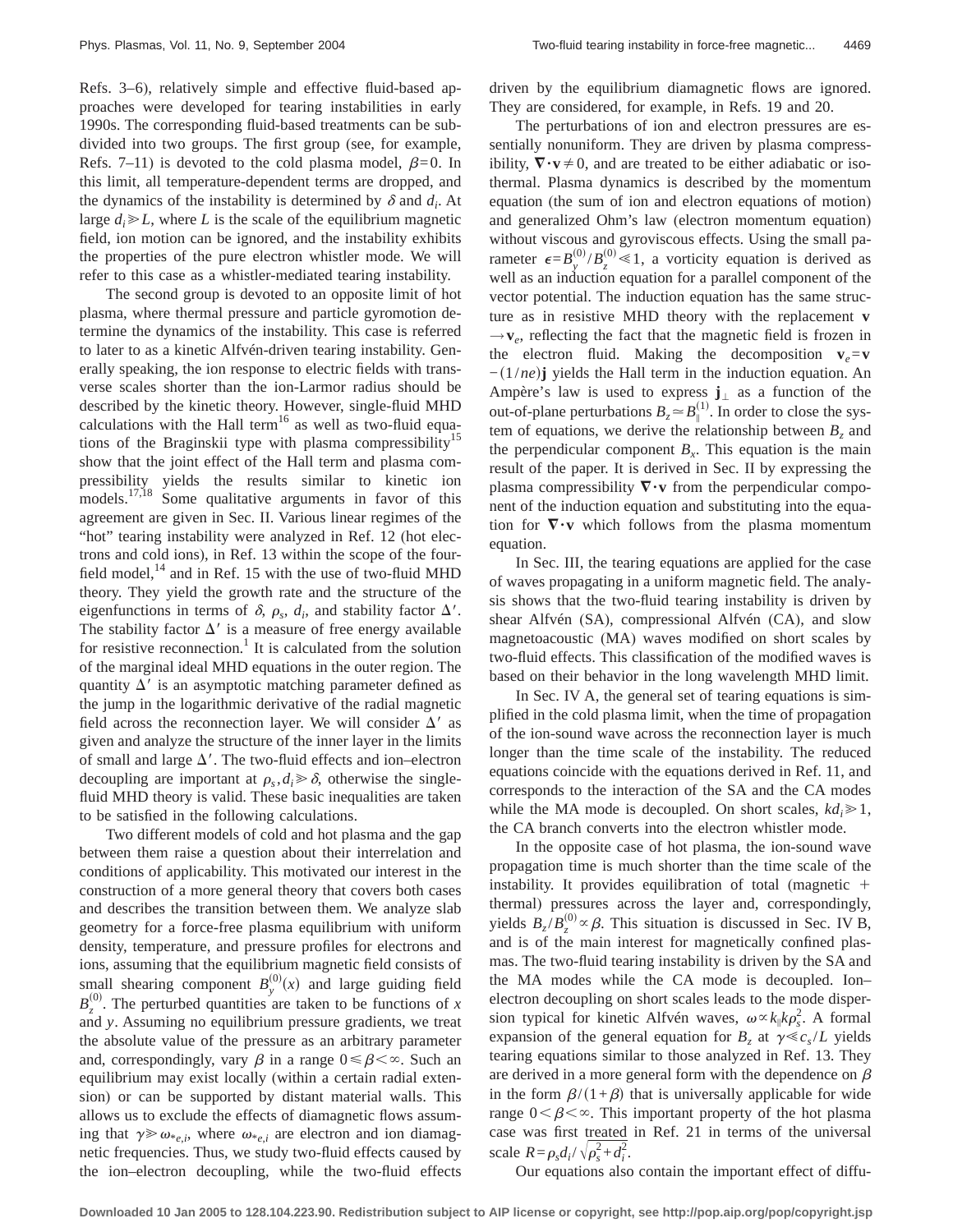sion of the perturbed  $B_z$ . This effect was not properly accounted for in Ref. 13 where the process of coupling of the SA and the MA waves was investigated at finite  $\beta$  when it effectively reduces the out-of-plane component  $B<sub>z</sub>$  and, thus, suppresses two-fluid effects. This mechanism is reconsidered in Sec. V, which is devoted to the solutions of the tearing equations in the hot plasma case. We show that diffusion of *Bz* leads to an additional suppression of the two-fluid effects. At large values of the stability factor  $\Delta'$ , the contribution from this mechanism is equally important with the contribution from the MA wave and yields an additional reduction of the growth rate by the same factor as calculated in Ref. 13. At small  $\Delta'$ , it is shown that due to the narrow width of the tearing layer, the enhanced diffusion of  $B<sub>z</sub>$  leads to the conversion of the kinetic Alfvén mode into the whistlermediated regime of tearing instability.

## **II. THE GEOMETRY OF THE PROBLEM AND BASIC EQUATIONS**

The two-fluid approach is based on the fluid momentum balance equation

$$
\rho \frac{d\mathbf{v}}{dt} = -\nabla \left( p + \frac{B^2}{8\pi} \right) + \frac{1}{4\pi} (\mathbf{B} \cdot \nabla) \mathbf{B},\tag{1}
$$

and the generalized Ohm's law

$$
\mathbf{E} + \frac{1}{c} \mathbf{v} \times \mathbf{B} = \frac{1}{nec} \mathbf{j} \times \mathbf{B} - \frac{\nabla p_e}{ne} - \frac{m_e}{e} \frac{d\mathbf{v}_e}{dt} + \eta \mathbf{j},\tag{2}
$$

which describes the balance of the electron momentum. In this work, viscous effects are ignored,  $\nabla \cdot \pi_s = 0$ , for both electrons and ions. Ion velocity  $\mathbf{v}_i$  is associated with the fluid velocity **v** (center of mass velocity),  $\mathbf{v}_i = \mathbf{v}$ . To leading order in the ratio of electron to ion mass, the electron velocity,  $\mathbf{v}_e = \mathbf{v} - \mathbf{j}/ne$ , is expressed in terms of **v** and current density **j** given by the Ampère's law,

$$
\mathbf{j} = \frac{c}{4\pi} \nabla \times \mathbf{B}.
$$
 (3)

The derivative  $d\mathbf{v}_e/dt$  on the rhs of (2) is presented as a function of **v** and **j**,

$$
\frac{d\mathbf{v}_e}{dt} = \frac{d\mathbf{v}}{dt} - (\mathbf{v}\,\nabla)\frac{\mathbf{j}}{ne} - \left(\frac{\mathbf{j}}{ne}\nabla\right)\mathbf{v} - \frac{\partial}{\partial t}\frac{\mathbf{j}}{ne} + \left(\frac{\mathbf{j}}{ne}\nabla\right)\frac{\mathbf{j}}{ne}.
$$
\n(4)

Although (4) is multiplied by electron mass  $m_e$  and, therefore, makes a small contribution to (2), it plays an important role in high-temperature plasma, providing the mechanism of collisionless reconnection. As it is shown in Appendix A, the partial time derivative is the dominant term in (4) and, therefore, we take

$$
\frac{d\mathbf{v}_e}{dt} \simeq -\frac{\partial}{\partial t} \left( \frac{\mathbf{j}}{ne} \right). \tag{5}
$$

Fluid motion is driven by the magnetic and plasma pressure gradients. Variations of ion and electron pressures are assumed to be of the form

$$
\frac{\partial p_{i,e}}{\partial t} + (\mathbf{v}_{i,e} \cdot \nabla) p_{i,e} + \gamma_{i,e} p_{i,e} \nabla \cdot \mathbf{v}_{i,e} = 0, \qquad (6)
$$

where  $\gamma_i = \gamma_e = 5/3$  for an adiabatic equation of state or  $\gamma_i$  $=\gamma_e=1$  if the plasma is isothermal.

Under the condition of quasineutrality  $n_e = n_i = n$ , electron and ion continuity equations are identical to each other and expressed by the plasma continuity equation

$$
\frac{\partial n}{\partial t} + \nabla \cdot n \mathbf{v} = 0.
$$
 (7)

In order to close the equations we use Faraday's induction equation

$$
\nabla \times \mathbf{E} = -\frac{1}{c} \frac{\partial \mathbf{B}}{\partial t}.
$$
 (8)

In our scheme of calculations, the functions **v** and **j** in (2) are presented in terms of **B** from (1) and (3) and the resulting expression for **E** is substituted in (8), forming equations for two components of **B** (the third component is calculated from  $\nabla \cdot \mathbf{B} = 0$ ). This procedure is equivalent to the approach based on vector potential presentation for the electric field,

$$
\mathbf{E} = -\nabla \phi - \frac{1}{c} \frac{\partial \mathbf{A}}{\partial t},\tag{9}
$$

where the perpendicular components of the magnetic field are expressed as a function of  $A_{\parallel}$ , or, equivalently, in terms of the flux function  $\psi$ .

We restrict our consideration to the simplest fluid equations by ignoring ion gyroviscosity in (1) and (6). Within the scope of this approach, the ion-sound gyroradius  $\rho_s$  appears in the final equations due to coupling of the Hall term and the effect of plasma compressibility in a maner similar to that described in Ref. 15. However, we allow for arbitrarily large  $\beta$  and take into account the effect of  $B_7$  diffusion. In the hot plasmas limit, our equations are also similar to the linearized version of the four-field model investigated in Ref. 13 and give the results that are in reasonable agreement with corresponding kinetic treatments. $6,17$  In these calculations, two layer scales are accounted for; an outer layer where ion motion is important and an inner region where electron inertia and/or resistivity is accounted for. Good agreement between the two-fluid theory and kinetic calculations when  $\rho_s$  is larger than  $\delta$  is due to the fact that in the inner layer the electrons are decoupled from the ions and hence the slow ion motion can be ignored. In the outer zone, the length scales of the solutions are larger than the ion-sound gyroradius; hence a fluid theory approach is applicable.

Since the radial width of the tearing solutions is much shorter than the plasma radius, one can treat the layer problem in slab geometry. We introduce an orthogonal coordinate system with  $x = r - r_s$  oriented in the direction in which equilibrium quantitatives vary and *y*, *z* oriented along sheared and guiding components of the unperturbed magnetic field, respectively. The origin of the reference frame,  $x=0$ , is placed at the resonant surface [the equivalent of  $q(r_s) = m/n$ for a magnetically confined device]. For example, in the case of the reversed-field pinch (RFP), the *m*=0 mode is resonant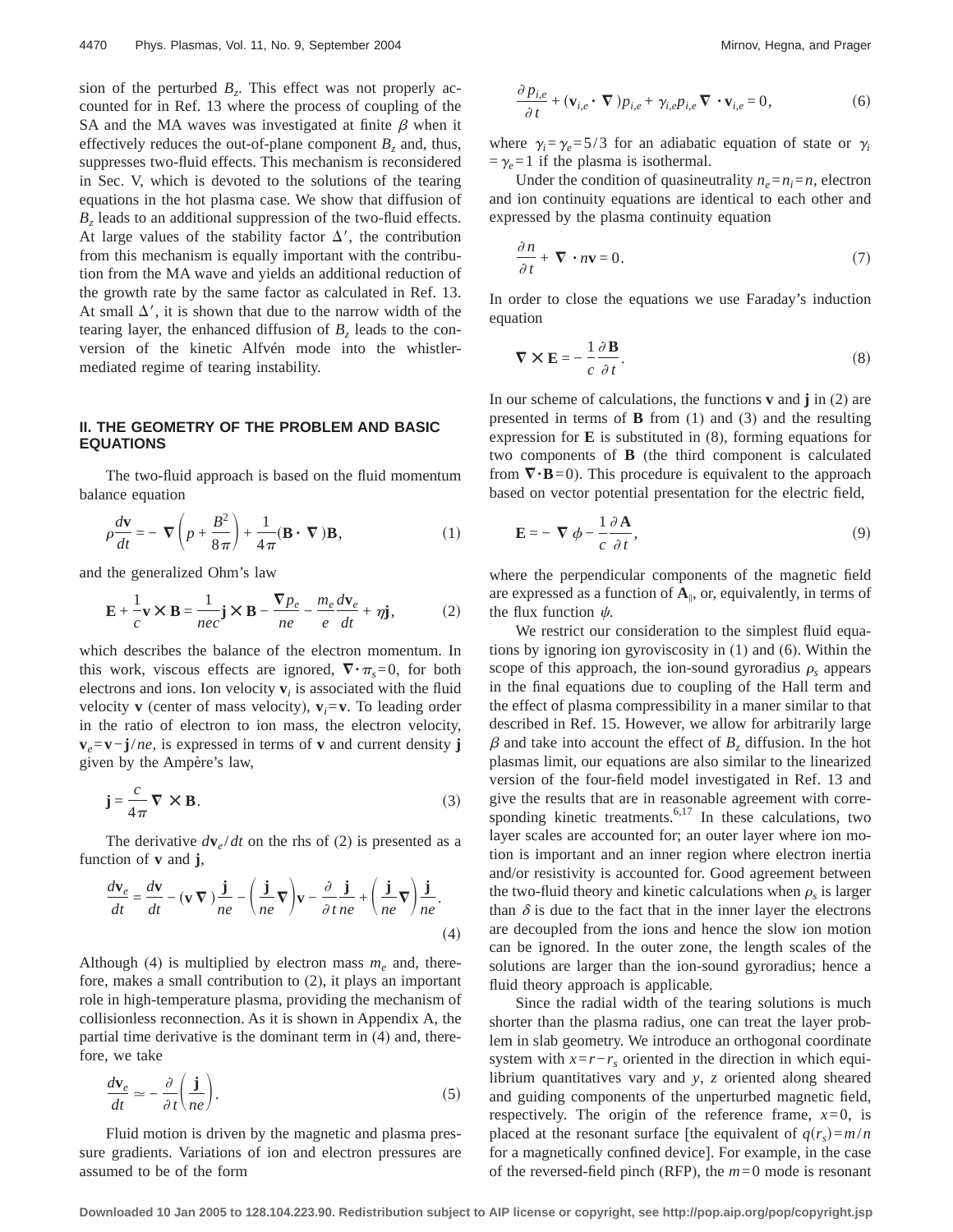on the resonant reversal surface  $q(r_s) = m/n = 0$ . Then, the poloidal magnetic field **B***<sup>P</sup>* represents a guiding magnetic field while toroidal field  $\mathbf{B}_T$  corresponds to the sheared component.

In the equilibrium state, the plasma is at rest,  $\mathbf{v}^{(0)} = 0$ , with uniform and constant density  $n^{(0)}$ , pressures  $p_{e,i}^{(0)}$ , and total pressure  $p^{(0)} = p_e^{(0)} + p_i^{(0)}$ . This force-free configuration,  $\mathbf{j}^{(0)} \times \mathbf{B}^{(0)} = 0$ , is described by the equilibrium magnetic field,

$$
\mathbf{B}^{(0)}(x) = \mathbf{e}_z B_z^{(0)}(x) + \mathbf{e}_y B_y^{(0)}(x), \qquad (10)
$$

where  $B_z^{(0)}(x)$  is the guiding magnetic field and  $B_y^{(0)}$  $\binom{0}{y}$  is the sheared magnetic field. As an example of the *x* dependence of *B y*  $s_{\rm v}^{(0)}(x)$ , we will use the sheet pinch profile

$$
B_{y}^{(0)}(x) = B_{y}^{(\infty)} \tanh \frac{x}{L},
$$
\n(11)

however, the results obtained can be easily modified for other cases. The force-free equilibrium condition  $B_y^{(0)2}(x)$  $+ B_z^{(0)}(x) = B_0^2$  = const leads to the dependence of  $B_z^{(0)}$  on *x*,

$$
\frac{dB_z^{(0)}}{dx} = -\frac{B_y^{(0)}(x)}{B_z^{(0)}} \frac{dB_y^{(0)}}{dx},\tag{12}
$$

and, correspondingly, the equilibrium current is given by

$$
\mathbf{j}^{(0)}(x) = \left(\mathbf{e}_z + \mathbf{e}_y \frac{B_y^{(0)}(x)}{B_z^{(0)}}\right) \frac{c}{4\pi} \frac{dB_y^{(0)}}{dx}.
$$
 (13)

We will characterize the value of the sheared component *B y*  $s_y^{(0)}(x)$  by the ratio  $\epsilon = B_y^{(0)}$  $\int_{y}^{(\infty)}/B_{z}^{(0)}(0)$ . In accordance with the equilibrium condition,  $\epsilon$  encompasses the range  $0 \leq \epsilon \leq 1$ . The basic equations are derived in Appendices A and B for the general case of arbitrary  $\epsilon$  and dependences  $B_{y}^{(0)}$  $\binom{0}{y}(x)$ . However, in the case of practical interest guiding field  $\frac{B^{(0)}}{2}$  is strong,  $\epsilon \ll 1$ , and, correspondingly, the dependence  $B_z^{(0)}(x)$  is weak so that we will neglect small variations of  $B_z^{(0)}$  and treat it as a constant. For the same reasons one can ignore the small sheared component of the equilibrium current  $j_y^0$  $\binom{0}{y}(x)$ assuming that the unperturbed current is oriented in the *z* direction. The corresponding simplifications are done in the final equations (15) and (16) by ignoring the terms of order  $O(\epsilon)$ .

Using the above equilibrium profiles the equations (1)–(7) are linearized with respect to small perturbations of the form

$$
\mathbf{B}(x, y, t) = \mathbf{B}^{(0)}(x) + \mathbf{B}(x) \exp(-i\omega t + iky),
$$
  
\n
$$
\mathbf{v}(x, y, t) = \mathbf{v}(x) \exp(-i\omega t + iky).
$$
 (14)

The vector  $\mathbf{k} = k\mathbf{e}_y$  is oriented along y to satisfy resonant condition  $F(0)=0$  at  $x=0$ , where  $F(x)=\mathbf{k} \cdot \mathbf{B}^{(0)}(x)$ , and all perturbations are uniform in the *z* direction ( $\partial/\partial z=0$ ). After transformations decribed in detail in  $(A3)$ – $(A7)$ , one obtains equations for the perturbed quantities  $B_x$  and  $B_z$ ,

$$
-i\omega(B_x - \delta^2 \nabla^2 B_x) = (ikv_x + \alpha_H k^2 B_z)B_y^{(0)},
$$
\n(15)

$$
i\omega \left[ \left( 1 - \frac{k^2 v_a^2(x)}{\omega^2} \right) B_z - \delta^2 \nabla^2 B_z \right]
$$
  
=  $B_z^{(0)} \nabla \cdot \mathbf{v} - \alpha_H \left( B_y^{(0)}(x) \nabla^2 B_x - \frac{d^2 B_y^{(0)}}{dx^2} B_x \right),$  (16)

where  $\nabla^2 = d^2/dx^2 - k^2$ , the Hall constant is defined by  $\alpha_H$  $= c/(4\pi en^{(0)})$ ,  $\delta^2 = d_e^2 + ic^2 \eta/(4\pi \omega)$  describes the combined collisionless and collisional skin depth,  $d_{e,i} = c/\omega_{pe,i}$ ,  $\omega_{pe,i}^2$  $=4\pi e^2 n^{(0)}/m_{e,i}$ . The term proportional to  $v_a^2(x)$  $=$ B<sub>y</sub><sup>(0)</sup><sub>2</sub>(x)/(4 $\pi p$ <sup>(0)</sup>) originates from *ikv*<sub>z</sub>B<sub>y</sub><sup>(0)</sup> in (A7), where *v*<sub>z</sub> is expressed in terms of  $B<sub>z</sub>$  from (B7). Following Ref. 22, we use Eq. (16) to accurately treat plasma compressibility  $\nabla \cdot \mathbf{v}$ in order to derive the universal set of equations applicable for arbitrary  $\beta$ .

Coupling between magnetic field and fluid motion results from the velocity-dependent terms in (15) and (16) proportional to  $v_x$  and  $\nabla \cdot v$ . We use Eq. (16) to eliminate terms proportional to  $\nabla \cdot \mathbf{v}$  in subsequent equations. This allows us to form a closed set of equations for  $v_x$ ,  $B_x$ , and  $B_z$ . These equations represent a generalization of the resistive MHD equations for the case of two-fluid theory where magnetic perturbations along the guiding field  $B<sub>z</sub>$  are important. Instead of using equations of motion for  $v_x$  and  $v_y$  [see (B5) and (B6)], we find it convenient to solve equations for  $\nabla^2 v_x$ (the vorticity equation) and plasma compressibility  $\nabla \cdot \mathbf{v}$ . Following calculations outlined in Appendix B, the desired equations are given by

$$
\frac{-\omega}{k} \left( \nabla^2 v_x - \frac{d}{dx} \nabla \cdot \mathbf{v} \right)
$$
\n
$$
= \frac{1}{4\pi \rho^{(0)}} \left( B_y^{(0)}(x) \nabla^2 B_x - \frac{d^2 B_y^{(0)}}{dx^2} B_x \right),
$$
\n
$$
-i\omega \left( 1 + \frac{c_s^2}{\omega^2} \nabla^2 \right) \nabla \cdot \mathbf{v}
$$
\n
$$
= -\frac{1}{4\pi \rho^{(0)}} \nabla^2 \left( B_z^{(0)} B_z + \frac{i B_y^{(0)}(x)}{k} \frac{d B_x}{dx} \right)
$$
\n
$$
i\omega d B_z^{(0)}
$$
\n(17)

$$
+\frac{ik}{2\pi\rho^{(0)}}\frac{dB_{y}^{(0)}}{dx}B_{x},\qquad(18)
$$

where the ion sound speed is given by  $c_s^2 = (\gamma_e T_e^{(0)})$  $+\gamma_i T_i^{(0)}/m_i$ . We use (16) to substitute for the plasma compressibility  $\nabla \cdot \mathbf{v}$  into (17) and (18). The substitution of  $\nabla \cdot \mathbf{v}$ into (17) yields the vorticity equation with the effect of plasma compressibility taken into account. The substitution into (18) leads to a basic differential equation that does not depend on **v** and describes the relationship between  $B<sub>z</sub>$  and *Bx*,

$$
\left(1+\frac{c_s^2}{\omega^2}\nabla^2\right)\left[\frac{\omega^2}{v_A^2}\left(B_z\left(1-\frac{k^2v_a^2(x)}{\omega^2}\right)-\delta^2\nabla^2B_z\right)-\frac{i\omega\alpha_H}{v_A^2}\left(B_y^{(0)}\right)\right]
$$

$$
\times(x)\nabla^2B_x-\frac{d^2B_y^{(0)}}{dx^2}B_x\right)\bigg]
$$

$$
=-\nabla^2\left(B_z+\frac{iB_y^{(0)}(x)}{kB_z^{(0)}}\frac{dB_x}{dx}\right)+\frac{2ik}{B_z^{(0)}}\frac{dB_y^{(0)}}{dx}B_x,\qquad(19)
$$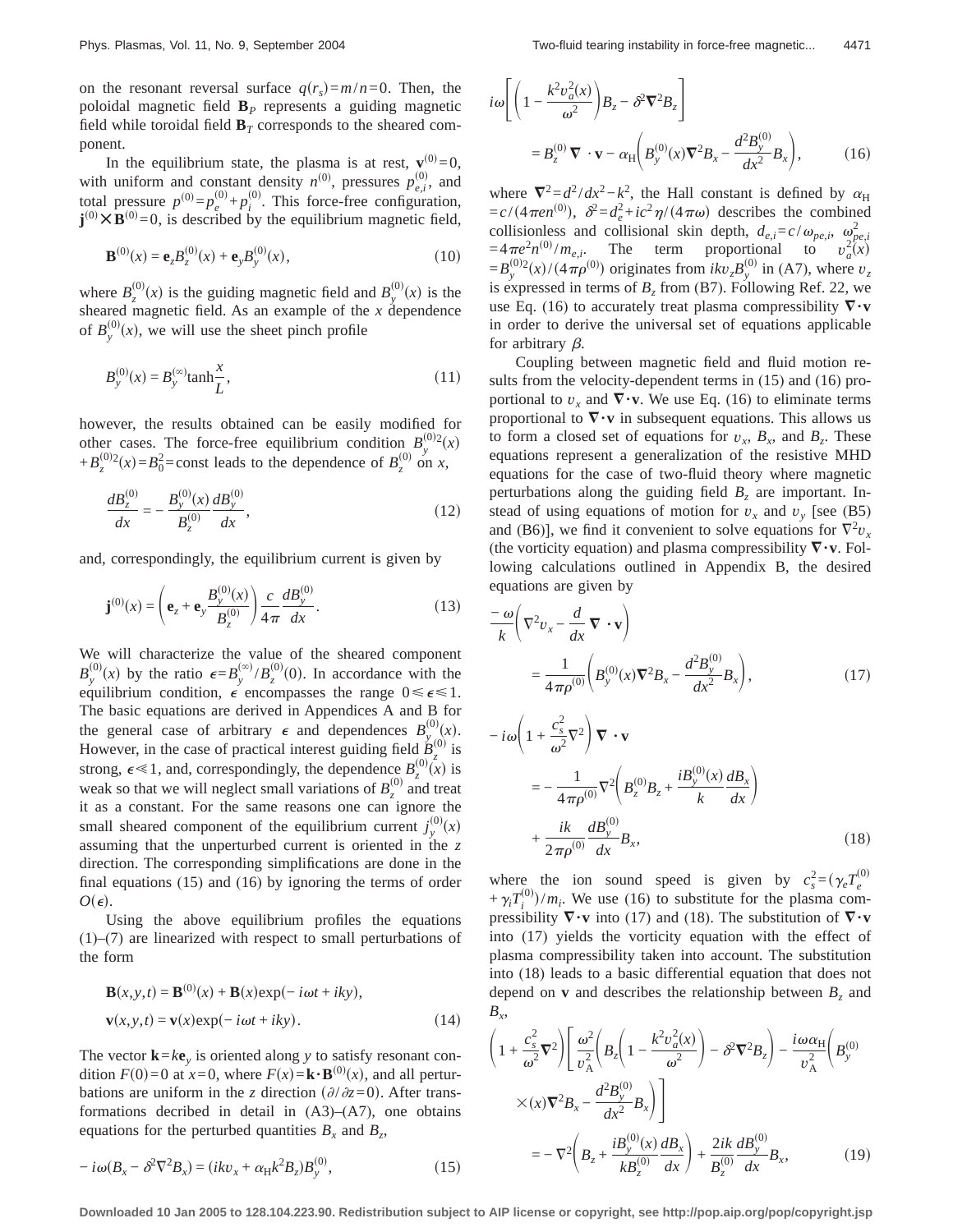where  $v_A = B_z^{(0)}/(4\pi\rho^{(0)})^{1/2}$ . Then, Eqs. (15)–(17) and (19) constitute a closed set of equations for  $B_x$ ,  $B_z$ , and  $v_x$  that describe the general case of two-fluid tearing instability.

In Eq. (19), the effect of plasma compressibility is essential. This equation will be simplified in two limiting cases of small and large values of  $(c_s^2 / \omega^2) \nabla^2$ . Applying (19) to the case of slow growing tearing modes with  $L\omega/c_s \ll 1$  (hot plasma limit), yields  $1 + (c_s^2 / \omega^2) \nabla^2 \rightarrow (c_s^2 / \omega^2) \nabla^2$ . We solve the resulting equation using boundary conditions at  $x \rightarrow \pm \infty$ , and take into account the tearing parity of eigenfunctions;  $B_r(x)$  is even in *x* and  $B_r(x)$  is an odd function of *x*,  $dB_x/dx(0)=0$  and  $B_z(0)=0$ . The last two terms on the rhs of (19) violate this symmetry, showing that the general solution has no parity. Since these terms are order  $\epsilon \ll 1$ , they can create only small perturbations of the opposite parity so that the resulting contribution from these corrections to (19) is proportional to  $\epsilon^2$  and, therefore, can be neglected. Solving the resulting equation is equivalent to solving an equation of the form  $\nabla^2 f = (d^2/dx^2 - k^2)f = 0$ . Noting that *f* is odd, the solution is  $f(x) = C(|x|/x) \exp(-k|x|)$ . Using continuity at *x*  $=0$  requires  $C=0$ , or, equivalently,  $f=0$ . Thus, the leadingorder solution to (19) is

$$
\frac{v_A^2}{c_s^2} B_z + B_z \left( 1 - \frac{k^2 v_a^2(x)}{\omega^2} \right) - \delta^2 \nabla^2 B_z - \frac{i \alpha_H}{\omega} \left( B_y^{(0)}(x) \nabla^2 B_x - \frac{d^2 B_y^{(0)}}{dx^2} B_x \right) = 0.
$$
\n(20)

The guiding field  $B_z^{(0)}$  enters (20) via the factor  $(1+\beta^{-1})B_z$ , where  $\beta$  is defined as

$$
\beta = \frac{c_s^2}{v_A^2}.\tag{21}
$$

This differs slightly from the usual definition  $\beta=8\pi p/B_z^{(0)}z$ by the factor  $\gamma_{e,i}/2$ .

Equation (20) describes quasistatic equilibration of magnetic and thermal pressures,  $\hat{B}_z^{(0)}B_z/4\pi + p=0$ , where *p* is expressed in terms of  $\nabla \cdot v$ , which, in turn, is calculated from the induction equation (16). A small part of the magnetic pressure, *B y*  $\int_{\gamma}^{(0)} B_y / 4\pi$ , is proportional to  $\epsilon^2$  and, therefore, ignored due to the arguments mentioned above. As it is shown in Sec. III, Eq. (20) describes two-fluid kinetic Alfvén and magneto-acoustic waves while the compressional Alfvén wave is decoupled. We refer to this regime as the hot plasma case, or kinetic Alfvén-driven tearing instability

In the opposite limit of cold plasma, one can neglect 1  $+(c_s^2/\omega^2)\nabla^2 \rightarrow 1$  on the lhs of (19) and keep the term  $\nabla^2 B_z$ on the rhs of this equation, yielding another relationship,

$$
\frac{\omega^2}{\omega_A^2} (B_z - \delta^2 \nabla^2 B_z) + \nabla^2 B_z
$$
  
= 
$$
\frac{i \omega \alpha_H}{\omega_A^2} \left( B_y^{(0)}(x) \nabla^2 B_x - \frac{d^2 B_y^{(0)}}{dx^2} B_x \right),
$$
 (22)

where a small contribution from coupling with the magnetoacoustic wave,  $k^2 v_a^2(x) / \omega^2$ , is ignored. Equation (22) describes a nonvanishing  $B_z$  as  $\beta \rightarrow 0$ . In this case, magnetic pressure  $B_z^{(0)}B_z/4\pi$  is balanced by the ion inertia as it is for

the compressional Alfvén wave. Since the CA mode exhibits the properties of whistlers for  $k_{\parallel} \neq 0$  and  $kd_{\parallel} \geq 1$ , we will refer to this regime as the cold plasma case, or whistlermediated tearing mode.

The terms with plasma compressibility  $\nabla \cdot \mathbf{v}$  are present in the induction and vorticity equations (16) and (17). If the guiding magnetic field is strong, plasma flow can be treated as incompressible in the vorticity equation (17). This is motivated by noting from (16) that  $\vec{\nabla} \cdot \mathbf{v} \propto 1/B_z^{(0)}$ , and, correspondingly, the incompressible approximation is applicable at a strong enough guiding field. Making use of (20) and (22) allows us to present  $\nabla \cdot \mathbf{v}$  in two forms related to the hot and cold plasma approximations, respectively,

$$
\nabla \cdot \mathbf{v} = -i\omega \frac{v_A^2}{c_s^2} \frac{B_z}{B_z^{(0)}}, \quad \nabla \cdot \mathbf{v} = -i \frac{v_A^2}{\omega} \nabla^2 \frac{B_z}{B_z^{(0)}}.
$$
 (23)

The magnitude of  $B_7$  in (23) depends on the approximation considered. For example, in the cold plasma case with small  $\Delta'$ , the eigenfunction  $B_z$  is determined by the balance of the rhs of (22) and the term  $\nabla^2 B_z$  on the lhs of this equation. In the hot plasma case with relatively small  $\beta$ , the terms proportional to  $B<sub>z</sub>$  dominates on the lhs of (20). Requiring the smallness of  $d/dx\nabla \cdot \mathbf{v}$  in comparison with the rhs of (17) yields a universal condition for the incompressible approximation in the vorticity equation

$$
\frac{d}{dx} \ll k(\beta + 1)\frac{\omega_{Bi}}{\omega}.
$$
\n(24)

Applying (24) for the hot plasma case shows that this approximation is valid at the relatively weak restriction  $\epsilon$  $\ll L\delta/(\rho_s d_i)$ . In the cold plasma limit, this condition is more rigorous so that the effect of compressibility requires more a detailed analysis, which will be presented in a separate paper.

In the induction equation (16), the small term  $\nabla \cdot \mathbf{v}$  is multiplied by the large factor  $B_z^{(0)}$ , so that the the applicability of an incompressible approximation in (16) requires an additional analysis. For this purpose, it is suitable to use (19) from which the unknown term  $\nabla \cdot \mathbf{v}$  is excluded. At  $\beta$  $=c_s^2/v_A^2 \ge 1 \ge \omega^2 L^2/v_A^2$ , Eq. (19) is equivalent to (20), where the first term,  $B_z/\beta$ , on the lhs is ignored. The resulting equation coincides with the incompressible version of (16) (with  $\nabla \cdot \mathbf{v} = 0$ ). This leads to the well-known conclusion<sup>22,26</sup> that the incompressible approximation in the induction equation is valid at  $\beta \geq 1$ . We will show in Sec. V that the area of applicability of an incompressible approximation in the induction equation is wider. Indeed, at small enough  $\Delta'$ ,  $\Delta' \delta$  $\ll \sqrt{\beta} \ll 1$ , the tearing layer is so narrow that the term  $\delta^2 \nabla^2 B_z$ dominates on the lhs of (16) making the effect of plasma compressibility unimportant although  $\beta \ll 1$  in this case. At smaller  $\beta$ ,  $\sqrt{\beta} \ll \Delta' \delta$ , the term  $-B_z^{(0)}\nabla \cdot \mathbf{v}$  becomes important. It compensates all other terms on the rhs of (16), and a residual effect determines a small  $B_z \propto \beta$ . A universal equation valid at arbitrary  $\beta$  is given by (20).

# **III. LOW-FREQUENCY WAVES IN UNIFORM MAGNETIC FIELD**

Different regimes of two-fluid tearing instability described by  $(15)$ – $(17)$  and  $(19)$  can be classified by applying

**Downloaded 10 Jan 2005 to 128.104.223.90. Redistribution subject to AIP license or copyright, see http://pop.aip.org/pop/copyright.jsp**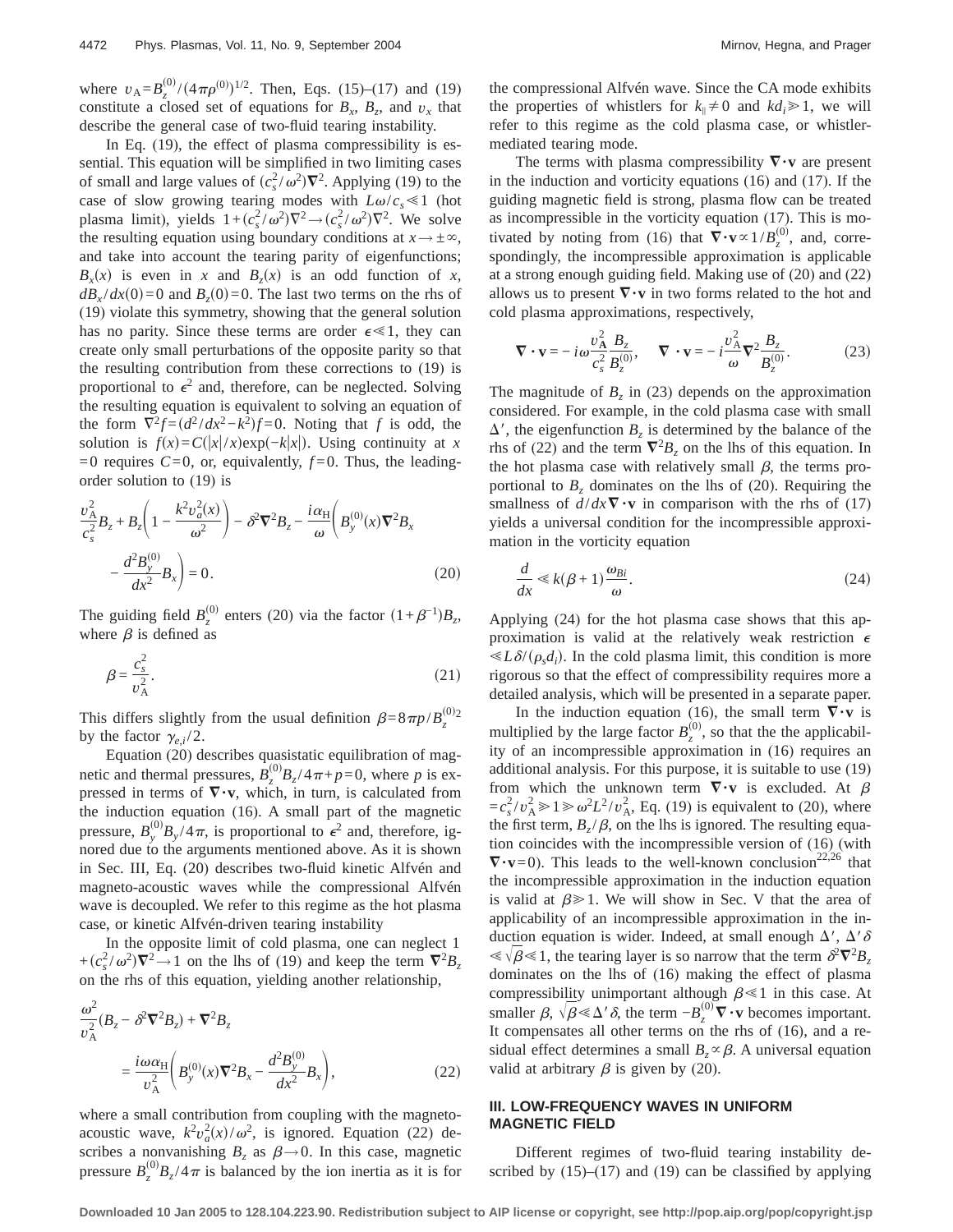these equations to the case of plane waves propagating in a uniform magnetic field. Without loss of generality, we will use the same geometry **k**= $(0, k, 0)$  and **B**<sup>(0)</sup>= $(0, B_y^0)$  $S_{y}^{(\infty)}, B_{z}^{(0)}$ <sub>c</sub> Introducing an angle  $\theta$  between **k** and **B**<sup>(0)</sup> yields  $B_z^{(0)}$  $=B^{(0)}$  sin  $\theta$ ,  $B_{y}^{(0)}$  $S_{v}^{(0)} = B^{(0)} \cos \theta$ . Since **k** is oriented along *y*, one can drop *x* derivatives in (15)–(17) and (19). Substituting  $B_z$ and  $v_x$  from (19), (17), and (15) gives a dispersion equation that determines  $\omega(k, \theta)$ . Similar two-fluid dispersion relations were analyzed in many publications (see, for example, Ref. 23). A suitable form (25) is found below by introducing an effective phase velocity  $V(k) = \omega(1 + k^2 d_e^2)^{1/2} / k v_A$  and an effective beta  $\beta_k = (1 + k^2 d_e^2) \beta$ , where  $v_A = B^{(0)}/(4 \pi \rho^{(0)})^{1/2}$ . Then, the variables *V* and *k* are separated so that the lhs of (25) depends on *V* while the rhs is a function of *k*,

$$
(V^2 - \cos^2 \theta) \left( 1 - \frac{\cos^2 \theta}{V^2} - \frac{\sin^2 \theta}{V^2 - \beta_k} \right) = \frac{k^2 d_i^2 \cos^2 \theta}{(1 + k^2 d_e^2)}.
$$
 (25)

Rigorously speaking, the lhs of (25) depends also on *k* via the factor  $\beta_k$ . For the range  $kd_e \leq 1$ , this dependence is weak and can be ignored by putting,  $\beta_k \simeq \beta$ . This is assumed in the ensuing discussion. However, this effect is important and will be taken into account in Sec. V for tearing modes at small  $\Delta'$ .

Plotting the lhs of (25) as a function of *V* and intersecting it with the horizontal line that corresponds to the Hall term on the rhs yields three branches of oscillations illustrated in Fig. 1. At small  $k \rightarrow 0$ , solutions  $V(k)$  tend to their limiting values  $V(0)$ , which correspond to phase velocities of single-fluid MHD waves; shear Alfvén (SA), compressional Alfvén (CA), and magneto-acoustic (MA). These values are given by the zeros of the lhs of (25). At large *k*, the modes are coupled and modified due to the presence of the Hall term. We will label the modified branches in accordance with the above classification in a single-fluid MHD limit at *k*  $\rightarrow$  0.

The slopes of the curves in Fig. 1 depend on interrelation between  $\cos^2 \theta$  and  $\beta_k$ . Figure 1(a) illustrates the case  $\beta_k$  < cos<sup>2</sup>  $\theta$  when phase velocities of the MA and the SA waves decrease with the increase of *k*. In this case, the maximum of  $V_{\text{MA}}$  and  $V_{\text{SA}}$  are achieved at small *k* when two-fluid effects are unimportant.

In contrast to this, at  $\beta_k$ >cos<sup>2</sup>  $\theta$  the SA curve changes its slope and the SA phase velocity becomes a growing function of *k* [see Fig. 1(b)]. Starting from  $V_{SA}(0) = \cos \theta$  at *k* =0 the phase velocity  $V_{SA}(k)$  tends to  $\beta_k$  when  $k \rightarrow \infty$ . In the intermediate range  $\cos^2 \theta \ll V^2 \ll \beta_k$ , an analytic solution for the SA branch is obtained by simplifying  $V^2 - \beta_k \rightarrow -\beta_k$  and dropping the term  $\cos^2{\theta}/V^2 \ll 1$ ,

$$
\omega_{SA}^2 = \frac{k^2 v_A^2 \cos^2 \theta}{1 + k^2 d_e^2} \left( 1 + \frac{k^2 d_i^2}{1 + k^2 d_e^2} \frac{\beta_k}{1 + \beta_k} \right). \tag{26}
$$

At small  $\beta_k \ll 1$ , Eq. (26) represents the two-fluid MHD analog of the kinetic Alfvén wave with  $\omega \approx k_{\parallel}v_{A}\rho_{s}k$ . The ionsound Larmor radius,  $\rho_s = d_i / \beta$ , appears in (26) due to the Hall term and plasma compressibility. The appearance of  $\rho_s$ is often associated with the electron pressure gradient term in generalized Ohm's law (2). In our case of force free equilibrium, the electron pressure gradient term does not contribute



FIG. 1. Dependence of the lhs of the two-fluid dispersion relation (25) on the phase velocity *V*. Intersections with the horizontal line corresponding to the Hall term on the rhs of this equation yield three branches of oscillations [the magnetoacoustic (MA), shear (SA), and compressional (CA) Alfvén modes] modified on short scales by the two-fluid effects. (a) The case of  $\beta_k = \beta(1 + k^2 d_e^2) < \cos^2 \theta$ . (b) The case  $\beta_k > \cos^2 \theta$ .

to the induction equation due to the identity  $\nabla \times \nabla p_e / n^{(0)}$  $\equiv 0.$ 

At large  $\beta_k \geq 1$ , the second term in (26) does not depend on  $\beta_k$  and represents a pure electron response with the whistler dispersion  $\omega \propto k_{\parallel} v_{\rm A} d_i k$ . We will show in Sec. V that if  $\Delta'$ is large and the tearing mode is localized on a wide scale  $\approx \rho_{\rm c}$ , then starting from some critical  $\beta_c$ , the effect of coupling with the MA wave slows down the instability. At small  $\Delta'$ , when the tearing mode is localized on a short scale, the effect of the MA wave is unimportant, and the whistlermediated reconnection can be achieved at the soft conditions  $\beta \ll 1$  and  $d_i \gg \delta$ . This is possible due to the dependence of  $\beta_k$ on *k* that can provide  $\beta_k \geq 1$  at  $\beta \leq 1$ .

As it is seen in Fig. 1, the phase velocity  $V(k)$  of the MA wave decreases with the increase of *k*. An asymptotic solution for this low-frequency mode is obtained from (25), simplified at  $V^2 \ll \beta_k$ ,  $\cos^2 \theta$ . This yields the standard MHD ex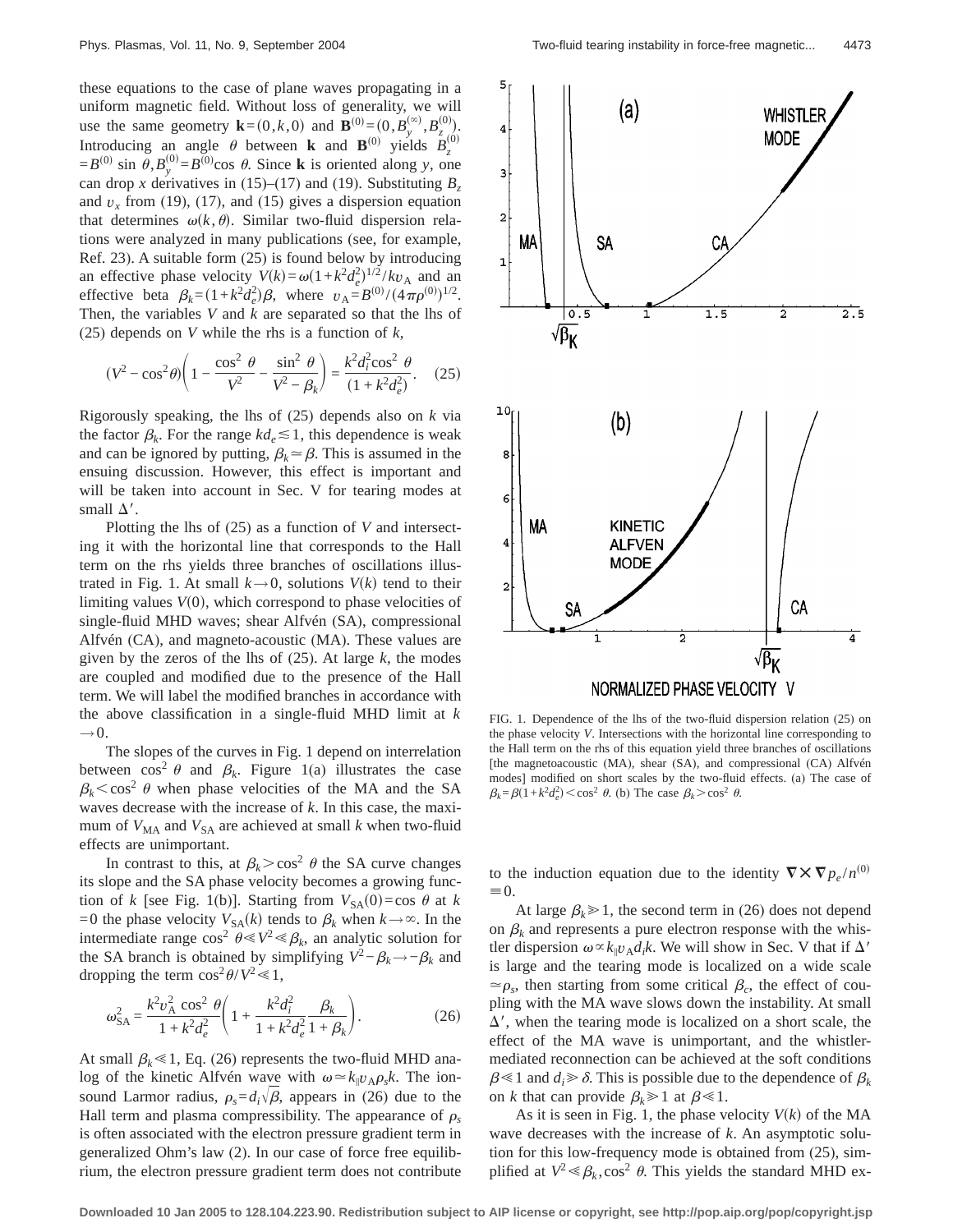pression for the frequency of the MA wave modified on short scales due to two-fluid effects,

$$
\omega_{\rm MA}^2 = \frac{k^2 \cos^2 \theta c_s^2}{1 + 2\beta + k^2 \rho_s^2}.
$$
\n(27)

The asymptotic solution for high-frequency CA wave is obtained by neglecting  $\cos^2 \theta$  in the first brackets on the rhs of (25) and  $\beta_k$  in the denominator in the second brackets  $(V^2 \gg \cos^2 \theta, \beta_k)$ ,

$$
\omega_{\text{CA}}^2 = \frac{k^2 v_{\text{A}}^2}{1 + k^2 d_e^2} \left( 1 + \frac{k^2 d_i^2 \cos^2 \theta}{1 + k^2 d_e^2} \right). \tag{28}
$$

Similar to (26) at  $\beta_k \ge 1$ , the second term in (28) describes the pure electron response with the typical whistler dependence  $\omega \approx k_{\parallel} v_{\rm A} d_i k$ . In contrast to the SA mode, this response within the scope of the CA mode does not require  $\beta_k \geq 1$  and can be achieved even at  $\beta_k=0$ . However, the frequency of whistlers tends to zero on the resonant surface,  $k_{\parallel}=0$ , causing this branch to exhibit the properties of the CA mode with non zero frequency  $\omega = kv_A$  determined by the guiding field and ion mass. This suppresses the out-of-plane perturbation  $B_7$ and slows down the instability. In order to realize the conditions of whistler-mediated reconnection, *di* should be much greater than the scale of equilibrium magnetic field *L*; otherwise the instability develops in the regime of single-fluid MHD.

#### **IV. TWO-FLUID TEARING EQUATIONS**

#### **A. Instability driven by the SA and the CA modes**  $($ **cold plasma case,**  $\beta = 0$  $)$

The set of tearing equations related to the cold plasma case,  $\gamma l \gg c_s$  (*l* is the shortest spatial scale) consists of Eq. (15), (17), and (22). Introducing the growth rate of the pure growing tearing mode  $\gamma = -i\omega$  and dimensionless variables  $v = iv_x/v_a, B_{x,z} \rightarrow B_{x,z} / B_y^{\vee}$  $\int_{y}^{(\infty)}$ ,  $\tau_a = L/v_a$ ,  $x \to x/L$ ,  $d_{e,i} \to d_{e,i}/L$ ,  $\delta \rightarrow \delta/L$ ,  $k \rightarrow kL$ ,  $B_y^0$  $\ddot{B}_y^{(0)}(x) \rightarrow B_y^{(0)}$  $\binom{0}{y}$  (x) / B<sup>(i</sup>)  $\sum_{v=0}^{(\infty)}$  = tanh *x* where *v<sub>a</sub>*  $=$  $B_y^0$  $\int_{0}^{(\infty)} (4\pi \rho^{(0)})^{1/2}$ , yields these equations in the form

$$
B_z - \left(\delta^2 + \frac{1}{\gamma^2 \tau_a^2 \epsilon^2}\right) \nabla^2 B_z = \frac{d_i}{\gamma \tau_a} \left(B_y^{(0)}(x) \nabla^2 B_x - \frac{d^2 B_y^{(0)}}{dx^2} B_x\right),\tag{29}
$$

$$
\frac{\gamma \tau_a}{k} (B_x - \delta^2 \nabla^2 B_x) = (v + d_i k B_z) B_y^{(0)}(x), \qquad (30)
$$

$$
\frac{\gamma \tau_a}{k} \nabla^2 v = \left( \frac{d^2 B_y^{(0)}}{dx^2} B_x - B_y^{(0)}(x) \nabla^2 B_x \right),\tag{31}
$$

where, in accordance with (24), the effect of plasma compressibility is ignored in the vorticity equation (17). The system (29)–(31) coincides with the equations derived with the use of a different approach in Ref. 11, where the transition from the single fluid to the Hall MHD was investigated within the scope of the constant- $\psi$  approximation.

Applying Eq. (29)–(31) for the case of waves propagating in a uniform magnetic field yields a dispersion relation that is identical to (25), but with  $\beta_k=0$ . This corresponds to the MA mode being decoupled. Hence, it does not play a role in the reconnection layer. Within the scope of (29)–(31) the tearing instability is driven by the SA and the CA modes modified on short scales by the the Hall term. A shortwavelength continuation of the CA mode represents a pure electron whistler mode (28), which can drive a fast whistler mediated tearing instability.

Electron MHD (EMHD) whistler tearing equations are derived from (29)–(31) by making use of the formal limiting transition  $m_i \rightarrow \infty$ . Ion mass-dependent parameters  $d_i \propto \sqrt{m_i}$ and  $\tau_a \propto \sqrt{m_i}$  determine the ordering of this transition, while the growth rate is independent of the ion mass. Considering (31) at  $\tau_a \rightarrow \infty$  and keeping  $\gamma$ =const, yields  $v \propto \tau_a^{-1} \rightarrow 0$ . Putting  $v=0$  in (30) gives Eq. (33), while Eq. (32) for  $B_z$  is obtained by dropping the term proportional to  $1/(\gamma \tau_a \epsilon)^2$  on the lhs of (29),

$$
B_z - \delta^2 \nabla^2 B_z = \frac{d_i}{\gamma \tau_a} \left( B_y^{(0)}(x) \nabla^2 B_x - \frac{d^2 B_y^{(0)}}{dx^2} B_x \right),\tag{32}
$$

$$
B_x - \delta^2 \nabla^2 B_x = \frac{d_i k^2}{\gamma \tau_a} B_y^{(0)}(x) B_z.
$$
 (33)

Equations (32) and (33) are written in the form similar to Ref. 10 and do not depend on ion mass. They represent the whistler-driven tearing instability first considered in Ref. 7. In accordance with Ref. 8, the growth rate scales at small  $\Delta'$ as  $\gamma_w \tau_a / k \propto d_i (\delta \Delta')^2$ . The large term  $\propto 1 / (\gamma \tau_a \epsilon)^2$  in (29) prevents accessibility to the whistler regime of instability in plasma with a strong guiding field and small  $d_i$ . This reflects the effect mentioned in Sec. III when ion motion in the compressional Alfvén wave reduces  $B<sub>z</sub>$  in the vicinity of the resonant surface  $x=0$  and turns the instability into the singlefluid MHD regime. To overcome this barrier, the tearing instability should be fast enough,  $\gamma\tau_a\epsilon\geq \delta^{-1}$ . Substituting γ<sub>*w*</sub> in this inequality shows that  $d_i$  has to be much greater than the external scale *L*,  $c/\omega_{pi} \gg (m_i/m_e)^{1/4}L/\epsilon^{1/2}$ . Generally this is not satisfied in magnetically confined plasmas. Note that the tearing equations and, correspondingly, the growth rate does not depend on  $\epsilon$  in both limiting cases of single-fluid MHD and a pure electron whistler mode (32) and (33). However, this dependence is present in (29)–(31), and can, therefore, be important in the transition between the regimes.

# **B. Instability driven by the SA and the MA modes (hot plasma case)**

The set of tearing equations in the hot plasma case,  $c_s$  $\gg \gamma L$ , consists of Eqs. (15), (17), and (20). We will deal with the dimensionless version of these equations (see Sec. IV A), where Eqs.  $(15)$  and  $(17)$  are represented by  $(30)$ ,  $(31)$  while Eq. (20) takes the form

$$
B_z \left( 1 + \frac{1}{\beta} + \frac{k^2 B_y^{(0)}(x)^2}{\gamma^2 \tau_a^2} \right) - \delta^2 \nabla^2 B_z
$$
  
= 
$$
\frac{d_i}{\gamma \tau_a} \left( B_y^{(0)}(x) \nabla^2 B_x - \frac{d^2 B_y^{(0)}}{dx^2} B_x \right).
$$
 (34)

Equation (34) corresponds to the quasistatic regime of tear-

**Downloaded 10 Jan 2005 to 128.104.223.90. Redistribution subject to AIP license or copyright, see http://pop.aip.org/pop/copyright.jsp**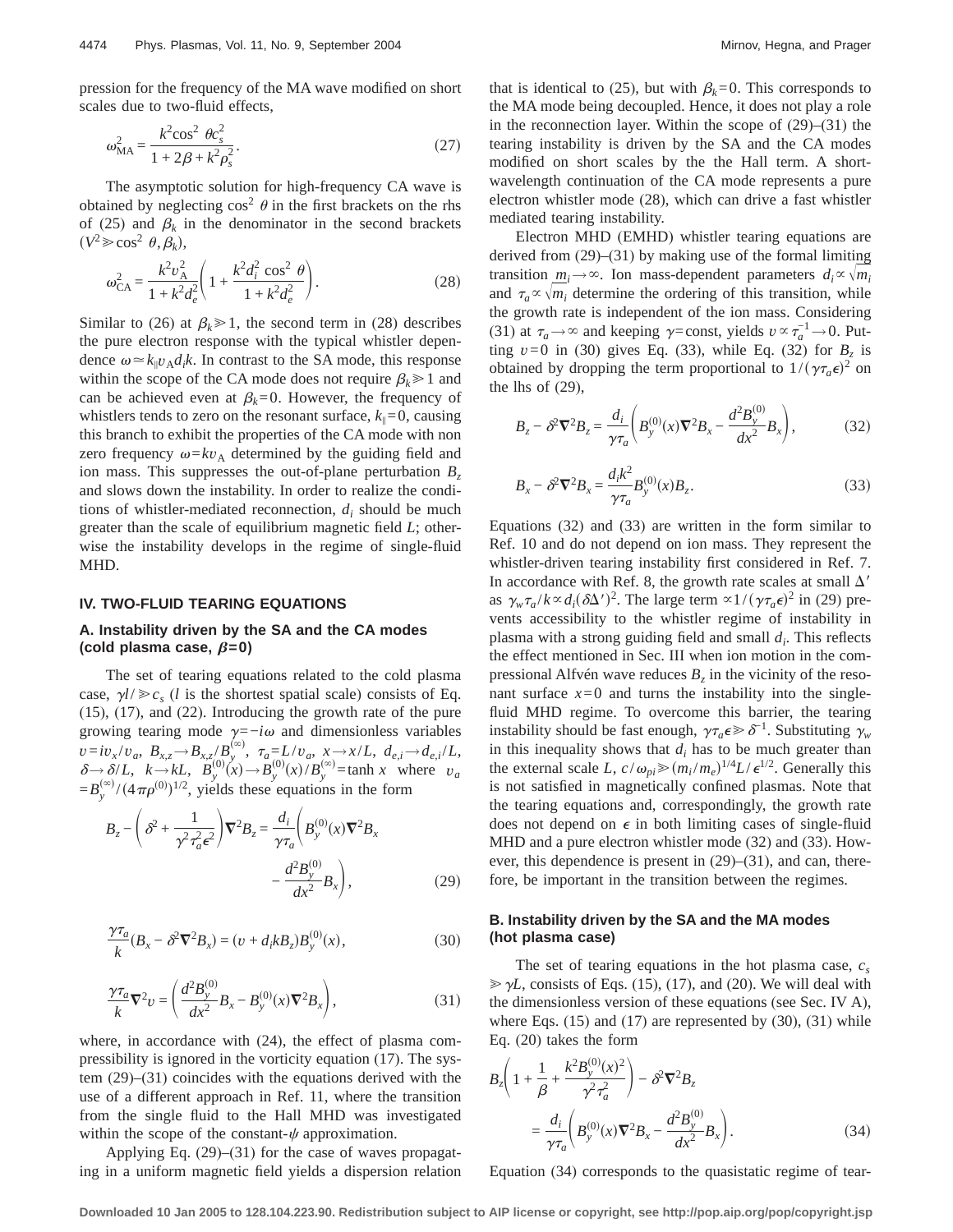ing instability when the total (magnetic  $+$  thermal) pressure is equilibrated across the layer. The term  $B<sub>z</sub>/\beta$  originates from the term with plasma compressibility in the induction equation (16). As  $\beta$  grows, Eq. (34) describes the transition from compressible to incompressible versions of this equation. Dropping the term  $\delta^2 \nabla^2 B_z$  responsible for the diffusion of  $B_z$  and simplifying  $1+1/\beta \approx 1/\beta$  at  $\beta \ll 1$ , the system (30), (31), and (34) coincides with the equations obtained in Ref. 13 from the four-field model.

Applying (30), (31), and (34) for plane waves propagating in a uniform magnetic field shows that in the hot plasma case, the instability is driven by the coupling of the SA (26) and the MA (27) modes while the CA mode (28) is decoupled and plays no role in the reconnection layer. The main driving force of the instability is the SA mode (26), which is a two-fluid analog of the kinetic Alfvén wave. As  $\beta_k \rightarrow \infty$  (at  $kd_e \rightarrow \infty$ ), the SA mode exhibits dispersion properties of whistlers so that one may expect a whistler-like behavior for the tearing eigenmodes.

Making limiting transitions  $\beta \rightarrow \infty$  and  $m_i \rightarrow \infty$  with  $\tau_a$  $\alpha d_i \propto \sqrt{m_i} \rightarrow \infty$  allows us to drop the *v*-dependent term in (30) and the terms  $B_z/\beta$  and  $k^2 B_y^{(0)2}/\gamma^2 \tau_a^2$  in (34). After these transformations equations  $(30)$ ,  $(31)$ , and  $(34)$  reduce to the EMHD whistler equations (32) and (33). Using its solutions<sup>10</sup> at small  $\Delta' \delta \le 1$  yields the conditions of validity of the above transformations. According to Ref. 10, the width of the tearing layer is  $\delta^2 \Delta'$ , so that the  $\delta^2 d^2 B_z/dx^2$ term dominates on the lhs of (34). Taking this into account, equating the rhs of (34) and (31), and integrating twice over *x* yields

$$
B_z = (d_i/\delta^2 k)v. \tag{35}
$$

Comparing the terms *v* and  $k d_i B_z$  in (30) shows that the *v*  $=0$  approximation is valid when  $d_i \geq \delta$ . This criterion also allows us to drop the MA wave term relative to  $B<sub>z</sub>$  diffusion in (34). The term  $B_z/\beta$  in (34) can also be dropped if  $\Delta' \delta$  $\ll \sqrt{\beta}$ . Therefore, at small  $\beta \ll 1$ , the whistler-mediated regime of instability can be achieved. Indeed, according to Sec. III the effective beta,  $\beta_k = (1 + k^2 d_e^2) \beta$ , determines the dispersion properties of the modes. If the instability is localized on short scale,  $kd_e \ge 1$ , then  $\beta_k$  can be large,  $\beta_k \ge 1$ , even if the usual beta is small,  $\beta \ll 1$ . This is caused by the diffusive term in (34), which dominates at  $\Delta' \delta \ll \sqrt{\beta} \ll 1$ . When  $\Delta'$  increases and exceeds this limit, the tearing mode transitions from the whistler regime to the kinetic Alfvén regime with the growth rate  $\gamma$  determined by  $\rho_s$  instead of  $d_i$ . Correspondingly, the first term dominates on the lhs of (34), yielding solution (46). In all cases of small  $\Delta'$ , the coupling with the MA wave is small.

At larger  $\Delta'$ , the eigenfunctions are broadened in its spatial width to the order of  $\rho_s$  and, correspondingly, coupling with the MA wave becomes significant. To illustrate this, we will solve in Sec. V Eqs. (30), (31), and (34) in a wide range of  $\Delta'$  and large enough  $\beta$  ( but still  $\beta \ll 1$ ) when coupling with the MA wave effects  $B_z$ . The range of  $\beta$  considered and the method of calculations are similar to those treated in Ref. 13. However, our equations contain the important term of *Bz* diffusion. This effect was not included in Ref. 13.

# **V. TWO-FLUID TEARING INSTABILITY IN HOT PLASMA REGIME**

The above analysis describes the transition from the whistler to the kinetic Alfvén regime in terms of the stability factor  $\Delta'$ . We now introduce three possible regimes that reflects the dependence on the guiding magnetic field.

At small beta,  $\beta \ll m_e / m_i$  (regime A), ion-sound gyroradius  $\rho_s \leq \delta$  and, correspondingly, the electron and ion flows are coupled on the tearing layer scale  $\delta$ , yielding the singlefluid MHD regime of tearing instability. In the case of small  $\Delta' \delta \leq 1$ , the width of the tearing layer is  $\Delta' \delta^2 \leq \delta$  and, correspondingly, the condition of single-fluid MHD becomes stronger.

At finite beta,  $m_e/m_i \le \beta \le \beta_c = (\delta/d_i)^{1/2} \gtrsim (m_e/m_i)^{1/4}$  (regime B), the ion-sound gyroradius exeeds the electron skin depth,  $\rho_s \geq \delta$  (this particular expression for  $\beta_c$  corresponds to the case of large  $\Delta'$ ). Electrons and ions are decoupled on a spatial scale smaller than the ion-sound gyroradius, however, effects of the MA wave coupling and  $B<sub>z</sub>$  diffusion are still unimportant in (34). The tearing layer consists of two sublayers: a narrow diffusive layer of the width  $\simeq \Gamma \delta$ , where electron diffusivity is important, and a layer specific to twofluid theory  $\Gamma \delta \ll |x| \lesssim \rho_s$  with ideal flows of decoupled electron and ions.6,15 Here we use a normalized growth rate,

$$
\Gamma = \frac{\gamma \tau_a}{\rho_s k}.\tag{36}
$$

At small  $\Delta'$ , the value of  $\beta_c$  is determined by  $\beta_c \approx (\Delta' \delta)^2$ . The two values for  $\beta_c$  are well matched at  $\Delta_c' \delta^{2/3} \rho_s^{1/3} \approx 1$ , or, equivalently, at  $\Delta_c' \delta^{3/4} d_i^{1/4} \simeq 1$ . The factor  $\Delta_c'$  is a characteristic value of  $\Delta'$  at which transition between the limiting cases of small and large  $\Delta'$  takes place. The value of  $\Delta'_{c}$  is approximately equal to  $\delta^{-1}$  at very small  $\beta$  (in the resistive MHD limit), then gradually decreases as  $\Delta_c'$  $\approx \delta^{-1}(\delta/d_i)^{1/3}\beta^{-1/6}$  in the range  $m_e/m_i \ll \beta \ll \beta_c$  and reaches its minimum value  $\Delta_c' \simeq \delta^{-1} (\delta/d_i)^{1/4} \simeq \delta^{-1} (m_e/m_i)^{1/8}$  at  $\beta$  $\gg \beta_c$ . This is just slightly (approximately 2.6 times) smaller than the value  $\Delta'_c \simeq \delta^{-1}$  in the single-fluid MHD limit.

At  $\beta \ge \beta_c$  (regime C), the effects of the MA wave and *B<sub>z</sub>* diffusion become important. The contribution from the MA wave was calculated in Ref. 13. However, the effect of diffusion of  $B<sub>z</sub>$  was ignored in this paper. We will show that it plays a significant role and is equally important with the effect of MA wave leading to an additional decrease of the growth rate. Mutual action of these two mechanisms is calculated below giving an universal description that covers both regimes (B) and (C) and the transition between them.

Solving (30), (31), and (34), we appy a boundary layer technique based on asymptotic matching of the tearing inner,  $|x| \le 1$ , and ideal outer,  $|x| \ge \rho_s$ , solutions. The inner layer consists of aforementioned sublayers based on  $\delta$ ,  $\rho_s$ , and  $d_i$ scales. This layer is extended up to  $|x| \le 1$  so that one can simplify (30), (31), and (34) in this region by Taylor expanding  $B_{y}^{(0)}$  $s_y^{(0)}(x) \rightarrow x$ . This leads to the internal equations  $(37)–(39)$ :

$$
\left(1 + \frac{\beta x^2}{\rho_s^2 \Gamma^2}\right) B_z - \beta \delta^2 \frac{d^2 B_z}{dx^2} = \frac{\beta^{1/2} x}{k \Gamma} \frac{d^2 B_x}{dx^2},\tag{37}
$$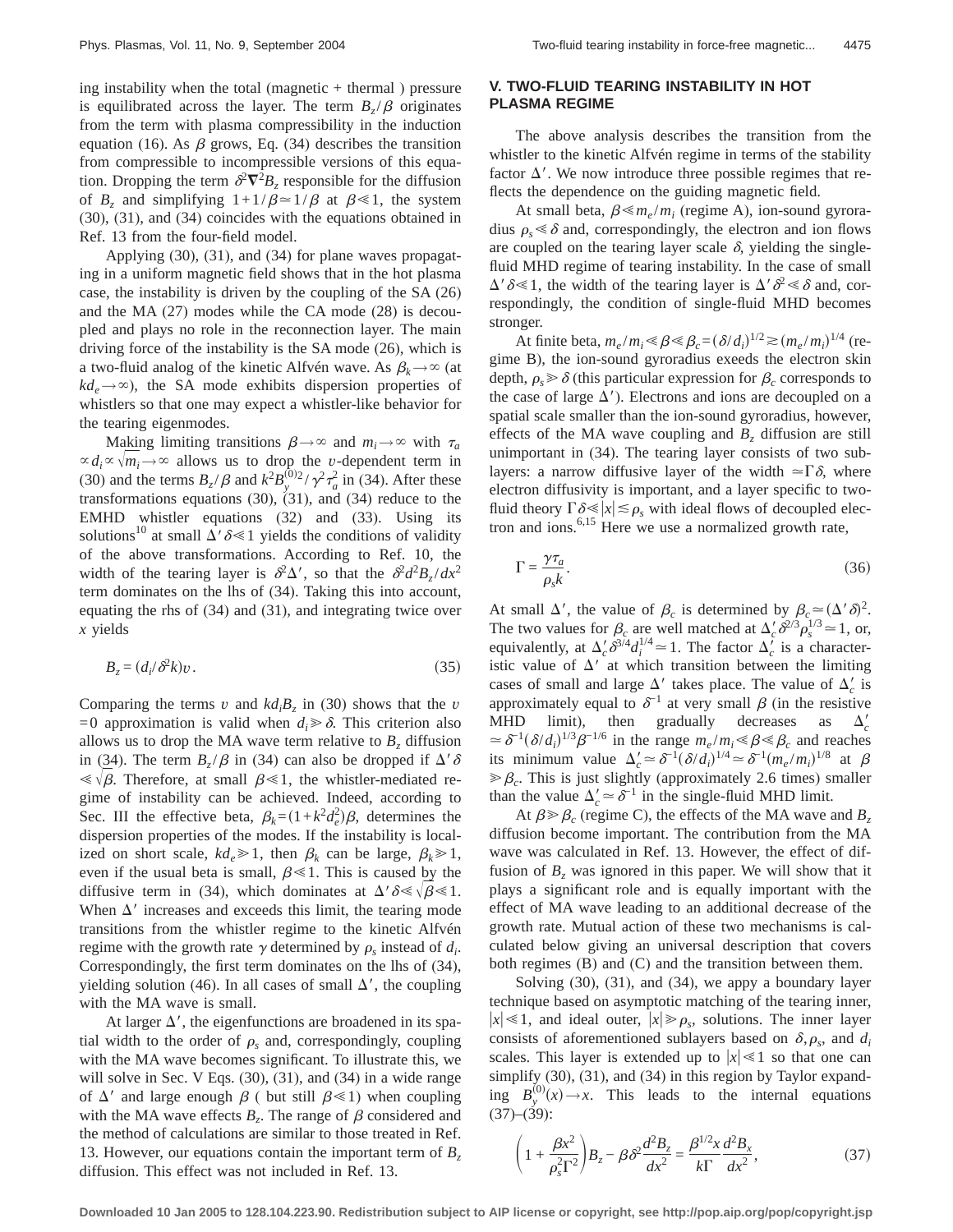$$
\rho_s \Gamma \left( B_x - \delta^2 \frac{d^2 B_x}{dx^2} \right) = x(v + d_i k B_z),\tag{38}
$$

$$
\rho_s \Gamma \frac{d^2 v}{dx^2} = -x \frac{d^2 B_x}{dx^2}.
$$
\n(39)

On the scale  $x \ge \rho_s$ , referred below to as an outer zone, electrons and ions are coupled within the scope of an ideal single-fluid MHD. The ideal quasistatic solutions in the outer zone follow from (30), (31), and (34) in the limit  $\delta \rightarrow 0, \gamma$  $\rightarrow$  0. The leading term on the lhs of (34) is  $B_7/\gamma$ . This yields  $B_z=0$ , while the profile of  $B_x$  follows from (31),

$$
B_{y}^{(0)}(x)\nabla^{2}B_{x} - \frac{d^{2}B_{y}^{(0)}}{dx^{2}}B_{x} = 0.
$$
\n(40)

Equation (40) predicts a singularity of  $dB_x/dx$  at  $x=0$  that is characterized by the stability factor

$$
\Delta' = \left(\frac{1}{B_x}\frac{dB_x}{dx}\right)_{+0} - \left(\frac{1}{B_x}\frac{dB_x}{dx}\right)_{-0},\tag{41}
$$

with  $\Delta' > 0$  corresponds to the instability. Using the Harris sheet pinch profile yields a eigenmode even in *x* and decaying at infinity with a discontinuity of  $dB_x/dx$  at  $x=0$ ,

$$
B_x(x) = C_1 \exp(-k|x|) \left( 1 + \frac{\tanh |x|}{k} \right),
$$
 (42)

for which  $\Delta'(k)=2/k-2k$ . The asymptotic expansion of (42) at  $x \ll 1$  is

$$
B_x(x) = C_1 + C_2|x|,
$$
\n(43)

where the ratio of  $C_1$  and  $C_2$  is determined by  $C_2 / C_1$  $=\Delta'(k)/2$ . The asymptotic boundary conditions for (37)–(39) at  $\rho_s \ll |x| \rightarrow \infty$  take the form

$$
B_x(x) \to C_1\left(1 + \frac{\Delta' |x|}{2}\right), \quad B_z \to 0,
$$
  

$$
v(x) \to v^{(\infty)} = \rho_s \Gamma C_2, \quad u(x) = \frac{dv}{dx} \to 0,
$$
 (44)

while the boundary conditions at  $x=0$  follow from the tearing parity of the eigenfunctions,

$$
\frac{dB_x}{dx}(0) = v(0) = B_z(0) = 0.
$$
\n(45)

#### **VI. INNER LAYER SOLUTIONS**

The finite beta regime (B),  $m_e/m_i \ll \beta \ll \beta_c$ , was analyzed with the use of kinetic<sup>6</sup> and two-fluid MHD<sup>15</sup> approaches. Dropping  $B<sub>z</sub>$  diffusion and the MA wave terms in (37), yields two alternative expressions for  $B<sub>z</sub>$ ,

$$
B_z = \frac{x\beta^{1/2}}{k\Gamma} \frac{d^2B_x}{dx^2} = -\frac{\beta d_i}{k} \frac{du}{dx}.
$$
\n(46)

Substituting (46) in (38) with  $v=0$  gives the profile of  $B_z(x)$ that is described at large  $\Delta'$  by the two-scale eigenfunction with a narrow peak of the width  $\Gamma \delta$  at small *x* and the bulk of distribution localized on the large  $\rho_s$  scale. Since  $B_z$  diffusion



FIG. 2. The three overlapped zones of the internal layer solutions at large  $\Delta'$ . The thick lines show the intervals where the matching is performed. Case (a) corresponds to the regime (B) with  $a = \Gamma/\sqrt{\beta} \ge 1$  when the diffusion of  $B<sub>z</sub>$  and the MA wave are unimportant; case (b) is related to the regime (C) with  $a \ll 1$  when the two above effects are significant. The matching scheme described in Sec. VI covers the subcases (a) and (b) and the transition between them.

and the MA wave terms are proportional to  $\beta$ , these two effects are important at large enough,  $\beta \ge \beta_c$ . Indeed, the term  $\beta x^2 B_z / \rho_s^2 \Gamma^2$  on the lhs of (37) represents the effect of coupling with the MA wave. It is important at  $x > x_s$  $=\rho_s\Gamma/\beta^{1/2}$ , when the characteristic frequency of the MA wave is comparable with the growth rate. Since the bulk of the  $B_7$  distribution is on the  $\rho_s$  scale, the MA wave coupling is important at  $x_s < \rho_s$ , or, equivalently, at  $\beta^{1/2} \gg \Gamma$ .

The second term on the lhs of (37) describes diffusion of *Bz* caused by collisionless and collisional effects included in  $\delta$ . Generally, the magnetic field diffusion plays a key role in tearing instabilities by providing a mechanism to break the frozen flux theorem and the mode growth on the resonant surface  $x=0$ . This is provided by the  $B_x$  component in (38). The diffusion of  $B<sub>z</sub>$  is not important for the existence of the instability but it effects the ion–electron decoupling and, thus, on the growth rate of instability. Since the corresponding term in (37) is proportional to  $\delta^2 \beta \ll 1$ , it is significant at small *x* where the width of localization of  $B_7$  is  $\Gamma \delta$ . The term with the  $B_z$  diffusion dominates if  $\frac{\partial^2 \beta d^2 B_z}{dx^2} \gg B_z$ . Estimating  $d^2B_z/dx^2 \approx B_s/(\Gamma \delta)^2$ , yields  $\beta \gg \Gamma^2$ . Thus, the mechanisms of the MA wave on large scale and  $B<sub>z</sub>$  diffusion on short scale become important when  $\beta$  exceeds a critical value  $\beta_c \approx \Gamma^2 \ll 1$ . Using solutions  $\Gamma \approx (\delta/\rho_s)^{1/3}$  at large  $\Delta'$  and  $\Gamma$  $\approx \Delta' \delta$  at small  $\Delta'$  from Ref. 6, gives  $\beta_c = (\delta/d_i)^{1/2}$  and  $\beta_c$  $=(\Delta' \delta)^2$ , respectively.

Analytical calculations at  $\beta \le 1$  are simplified due to the fact that the effects of the MA wave and  $B<sub>z</sub>$  diffusion are localized on different spatial scales. This allows us to introduce three matching zones: the diffusive zone (I)  $x \ll x_A$  $=\Gamma \rho_s$ ; zone (II)  $\Gamma \delta = x_\delta \ll x \ll x_s = \Gamma \rho_s / \sqrt{\beta}$  of two-fluid ideal flow without the MA wave; and zone (III)  $x_A \ll x \ll 1$  of twofluid flow with the MA wave. These zones are overlapped due to the inequalities  $x_{\delta} \ll x_A \ll x_s$  following from the assumption,  $\delta \ll \rho_s \ll d_i$ . The scheme of the zones is illustrated in Figs. 2(a) and 2(b). Since  $\rho_s = d_i \sqrt{\beta}$ , the last inequality is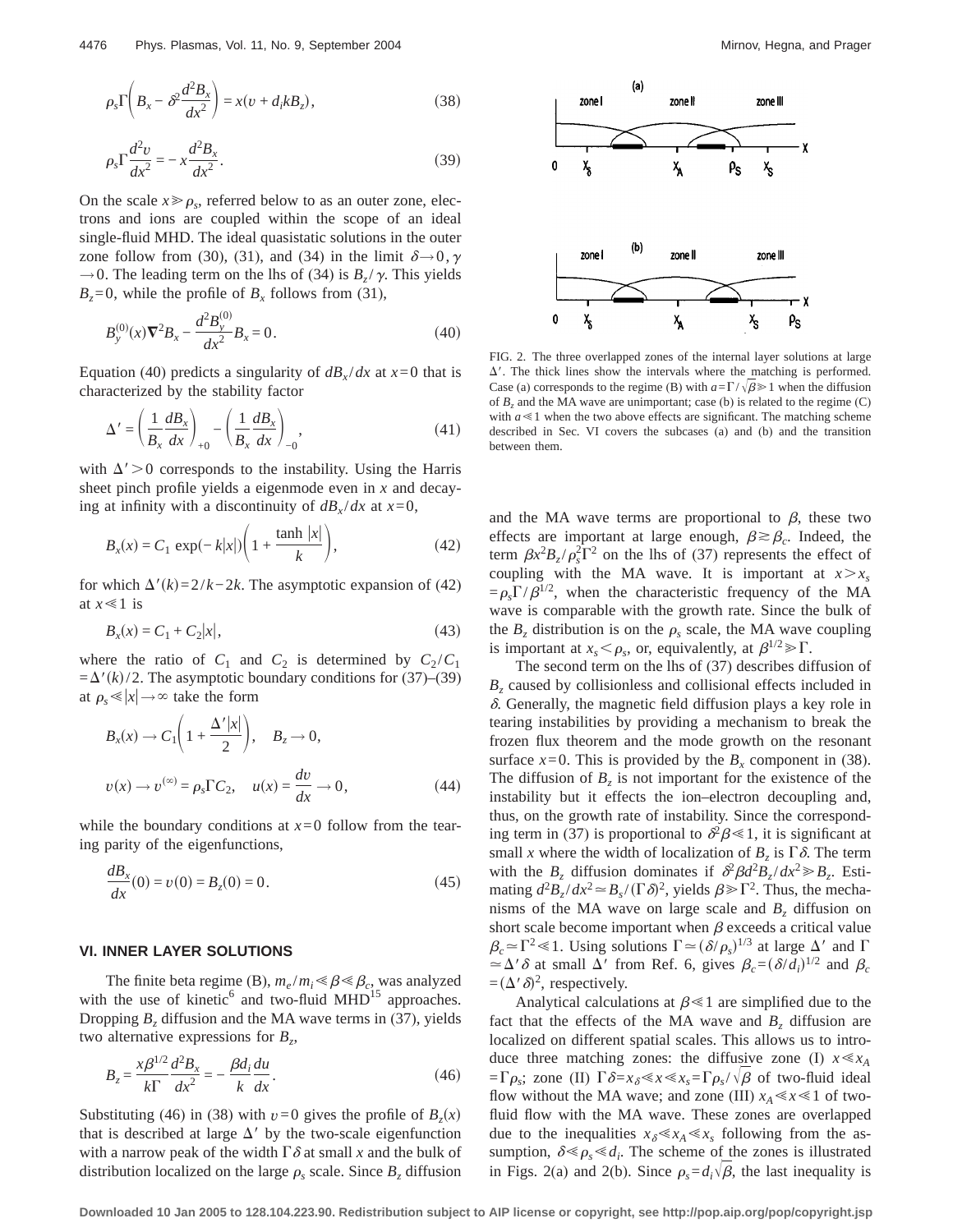equivalent to  $\beta \le 1$ . Internal equations (37)–(39) are simplified in these zones and the solutions are matched.

### **A.** Diffusive zone (I)  $x \ll x_A$

Since electron flow dominates in zone (I), we neglect here the *v*-dependent term in (37). This decouples equation (39) from (37) and (38). Solving (37) and (38), we notice that due to the  $\beta \delta^2 d^2 B_z/dx^2$  term in (37) the function  $B_z$ cannot be expressed from (37) explicitly, as it is given by  $(46)$  in the beta regime (B). The transition from (B) to  $(C)$ regimes is described by two coupled second-order differential equations for  $B_x$  and  $B_z$ . The problem is still solvable analytically because in the two-fluid case the constant- $B_x$  approximation is applicable in the narrow zone (I) at arbitrary  $\Delta'$ . Indeed, the spatial scale of the eigenfunctions in zone (I) is much smaller than the electron skin depth  $\delta$ . This makes the diffusive term  $\frac{\partial^2 d^2B_x}{dx^2}$  large in zone (I) and, correspondingly, the eigenfunction  $B_x$  is almost constant on this scale,  $B_x(x)=B_x(0)$ =const. In the single-fluid MHD the width of the diffusive layer at large  $\Delta'$  is  $\approx \delta$ , so that the constant- $\psi$  approximation is not applicable.

According to the constant- $B_x$  approximation, we introduce a new function  $\overline{B}_x = B_x(x) - B_x(0)$  and rewrite (38) as follows:

$$
\delta^2 \frac{d^2 \widetilde{B}_x}{dx^2} = B_x(0) - x \frac{k^2 d_i}{\gamma \tau_a} B_z,\tag{47}
$$

where the small term  $\widetilde{B}_x \ll \delta^2 d^2 \widetilde{B}_x/dx^2$  is dropped. Substituting (47) to (37) yields a nonhomogeneous parabolic cylinder equation for  $B_z$ ,

$$
B_z \left( \frac{\Gamma}{2\sqrt{\beta}} + \xi^2 \right) - \frac{1}{4} \frac{d^2 B_z}{d\xi^2} = \frac{\beta^{1/4} \sqrt{\Gamma}}{\sqrt{2}k \delta} \xi B_x(0), \tag{48}
$$

where  $\xi = x/(\beta^{1/4}\delta\sqrt{2\Gamma})$ . The odd solution of (48) decaying at  $\xi \rightarrow \infty$  is obtained by applying the Fourier transform similar to Ref. 24,

$$
B_z = \frac{B_x(0)\beta^{1/4}}{U(a/2,0)} \sqrt{\frac{\Gamma}{2k^2 \delta^2}} \int_0^\infty dq \ U\left(\frac{a}{2}, q\right) \sin q\xi, \tag{49}
$$

where  $a = \Gamma/\sqrt{\beta}$ . The expression for  $\tilde{B}_x(x)$  in zone (I) is obtained by integrating  $(47)$  twice over *x* with the boundary conditions  $\tilde{B}_x(0) = d\tilde{B}_x/dx(0) = 0$ ,

$$
\widetilde{B}_x = -\frac{4B_x(0)\beta^{1/2}\Gamma}{U(a/2,0)} \int_0^\infty dq \frac{\sin^2(q\xi/2)}{q^2} U'\left(\frac{a}{2},q\right). \tag{50}
$$

The asymptotic expansion of (50) at large  $x \ge \beta^{1/4} \delta \sqrt{\Gamma}$  is determined by  $U'(a/2,q)$  at  $q\rightarrow 0$ ,

$$
B_x^{(I)} = B_x(0) \left[ 1 - x \frac{\pi \beta^{1/4} \sqrt{2\Gamma}}{2\delta} \frac{U'(a/2,0)}{U(a/2,0)} \right].
$$
 (51)

The ratio  $U'/U$  can be rewritten in terms of the function  $G(a)$  introduced in Ref. 13,

$$
\frac{U'(a/2,0)}{U(a/2,0)} = -\left(\frac{a}{2}\right)^{1/2} \frac{1}{G(a)}.
$$
\n(52)

Function  $G(a)$  is expressed in terms of Gamma-functions and has the following asymptotic expansions:<sup>25</sup>

$$
G(a) = \frac{a^{1/2} \Gamma(1/4 + a/4)}{2 \Gamma(3/4 + a/4)};
$$
  
\n
$$
G(a) \to \frac{a^{1/2} \Gamma(1/4)}{2 \Gamma(3/4)}, \quad a \ll 1,
$$
  
\n
$$
G(a) \to 1, \quad a \gg 1.
$$
\n(53)

### **1.** The case of small  $\Delta' \ll \Delta'_c$

The above expressions for  $B_z$  and  $B_x$  describe universal solutions in the diffusive zone (I). At large  $\Delta'$ , the eigenfunctions become wider and are extended to zones (II) and (III), so that one should match  $B<sub>x</sub>$  with the similar solution in zone (II). In a contrast to this, at small  $\Delta'$ , the eigenfunctions are mainly localized in zone (I). This allows us to derive the dispersion relation in this case. Indeed, substituting (52) to (50) and matching the resulting equation with (44) yields the dispersion relation for  $\Gamma$  at small  $\Delta'$ ,

$$
\frac{\Gamma}{G(\Gamma/\sqrt{\beta})} = \frac{\Delta'\delta}{\pi}.\tag{54}
$$

Two asymptotic expressions for the growth rates are

$$
\frac{\gamma \tau_a}{k} = \sqrt{\beta} \frac{d_i \Delta' \delta}{\pi}, \quad \sqrt{\beta} \ll \Delta' \delta,
$$
\n(55)

$$
\frac{\gamma \tau_a}{k} = d_i (\Delta' \delta)^2 \left( \frac{\Gamma(1/4)}{2\pi \Gamma(3/4)} \right)^2, \quad \sqrt{\beta} \gg \Delta' \delta. \tag{56}
$$

Both solutions (55) and (56) belong to the hot plasma case. Expression (55) is the case discussed in Refs. 6 and 15. It corresponds to the finite beta regime (B) when the instability is driven by the two-fluid kinetic Alfvén wave. Solution (56) corresponds to the beta regime (C) and describes the effect of saturation of the growth rate when  $\beta$  increases. It shows that the applicability of Refs. 6 and 15 at  $\Delta' \rho_s^{1/3} \delta^{2/3} \ll 1$  is restricted by small  $\beta \ll (\Delta' \delta)^2$  since the effect of  $B_z$  diffusion was ignored in these papers. The growth rate (56) coincides with the similar solutions for the whistler tearing mode. $8,10$ This shows that the whistler-mediated regime of tearing instability can, in principle, be achieved within the scope of the hot plasma model at  $\beta \ll 1$ . Mathematically, these two limiting cases correspond to either solution (46) or (35), respectively. In both cases, the characteristic width of zone (I) is  $\Delta'$   $\delta^2$  and does not depend on  $\beta$ .

### **2. The case of large**  $\Delta' \!\geqslant\! \Delta_c'$

Considering the large  $\Delta'$  case, we will solve (37)–(39) in zones (II) and (III) of ideal two-fluid plasma flow. The basic equation for  $u(x)=dv/dx$  in this area is obtained by omitting diffusive terms in (37) and (38). Function  $u(x)$  is propor-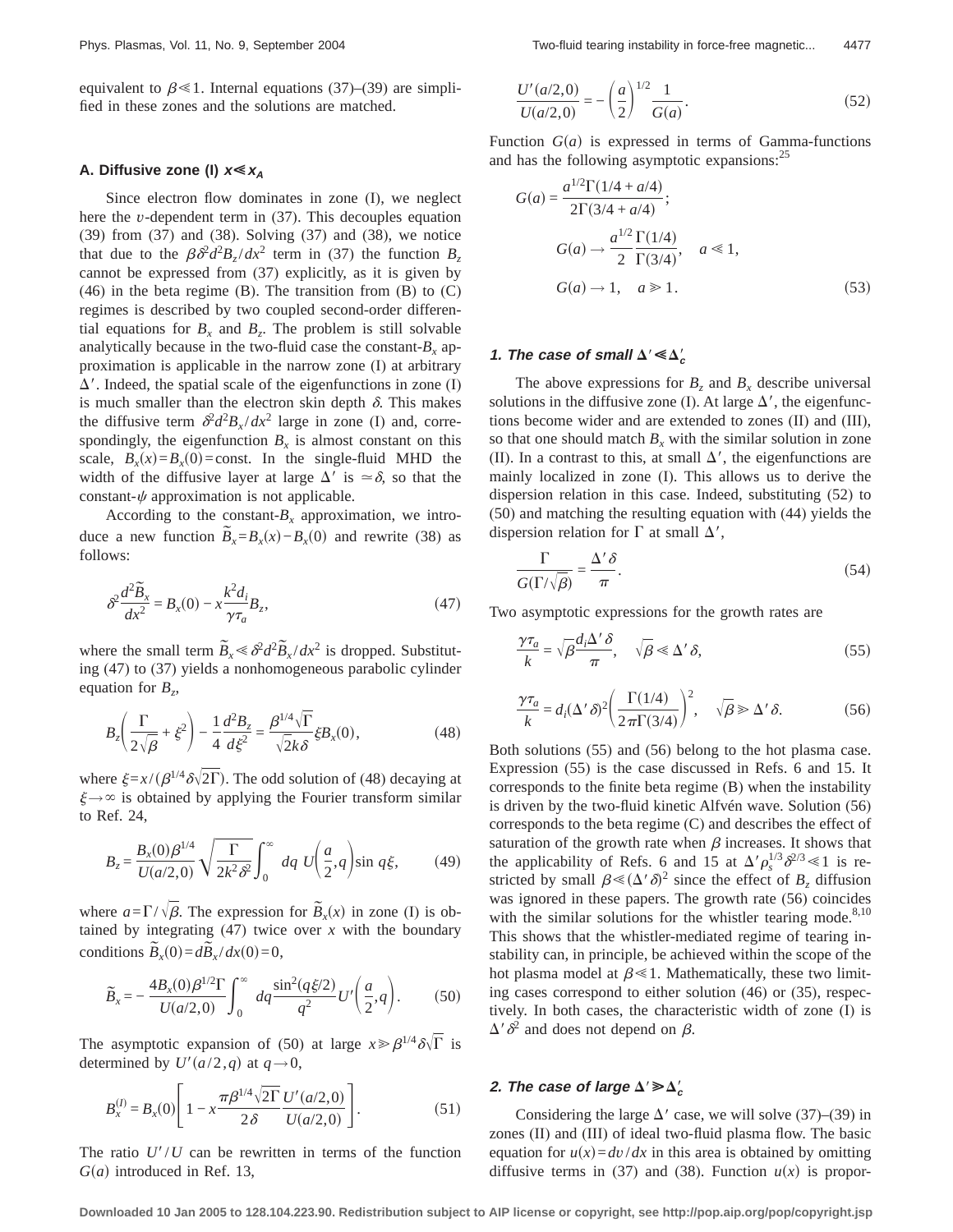tional to  $v_y(x)$  and, thus, represents the velocity component parallel to the resonant surface. Equation (37) yields the solution for  $B_z$ ,

$$
B_z = -\frac{\rho_s \sqrt{\beta}}{k(1 + x^2/x_s^2)} \frac{du}{dx},\tag{57}
$$

while integrating (39) with the use of identity  $x d^2B_x/dx^2$  $\equiv d/dx[x^2d/dx(x^{-1}B)]$  gives

$$
\frac{\gamma \tau_a}{k} u(x) = -x^2 \frac{d}{dx} \frac{B_x}{x} + C. \tag{58}
$$

Applying boundary conditions (44) for (58) yields the constant of integration,  $C=-C_1$ . The value  $C_1=0$  corresponds to the case of large  $\Delta'$ . Substituting (57) into (38), dividing the resulting equation by *x* and differentiating over *x* gives the second-order differential equation

$$
\frac{d}{dx}\left[\left(1+\frac{x^2}{x_s^2}\right)^{-1}\frac{du}{dx}\right] = \left(1+\frac{x_A^2}{x^2}\right)\frac{u}{\rho_s^2}.\tag{59}
$$

In these transformations, the term  $d(B/x)/dx$  is substituted from (58). Equation (59) will be further simplified and solved in zones (II) and (III).

# **B. Zone (II) of two-fluid ideal flow without the MA wave**  $(x_{\delta} \le x \le x_{\rm s})$

In zone (II), one can omit the term  $x^2/x_s^2$  in (59) responsible for coupling with the MA wave. This yields an equation for the ideal two-fluid flow of decoupled electrons and ions

$$
\frac{d^2u}{dx^2} = \left(\frac{1}{\rho_s^2} + \frac{\Gamma^2}{x^2}\right)u.
$$
\n(60)

The lhs of (60) represents the Hall term, the first term on the rhs corresponds to the  $v \times B$  term while the second term originates from the time derivative of Faraday's law. The general solution of (60) in zone (II) is described by the superposition of two modified Bessel functions,

$$
u^{(\text{II})}(x) = (c_1 K_{Q/2}(x/\rho_s) + c_2 I_{Q/2}(x/\rho_s)) \left(\frac{2x}{\pi \rho_s}\right)^{1/2},\tag{61}
$$

where  $Q = \sqrt{1+4\Gamma^2} \approx 1+2\Gamma^2$ . This solution exhibits exponential decay on the  $\rho_s$  scale. This profile is a specific feature of ideal flows of decoupled electrons and ions. It corresponds formally to zero electron flow velocity in the *x* direction,  $v_x^{(e)} = 0$ . Due to this, matching of the magnetic perturbations on large scales with the reconnected magnetic fields on short scales is straighforward. This is essentially a two-fluid effect, and it makes possible a broadening of the eigenfunctions up to the scales much larger than the electron skin depth  $\delta$ .

For matching with zone (III), it is suitable to choose an interval  $x_A \ll x \ll \rho_s$  that belongs to both zones (II) and (III). The Bessel functions are simplified in this area by making use of their asymptotic expansions at  $x \ll \rho_s$ ,

$$
u^{(II)}(x) = b_1 x^{-\Gamma^2} + b_2 (x/\rho_s)^{1+\Gamma^2},
$$
\n(62)

where  $b_{1,2}$  are arbitrary constants.

First, we will match (62) with the solution in zone (I). For this purpose, we use an interval  $x_{\delta} \le x \le x_A$ , where zones (I) and (II) are overlapped. Inside the interval  $x \ll x_A B_x$  can be found from (38) with the diffusive and *xv* terms dropped. This yields  $B_x = xkB_z/(\Gamma \sqrt{\beta})$ . Expressing  $B_z$  as a function of  $du/dx$  from (57) (without the  $x^2/x_s^2$  term) and calculating this derivative by differentiating (62), yields

$$
B_x^{(\text{II})}(x) = b_1 \rho_s \Gamma x^{-\Gamma^2} - b_2 \frac{1+\Gamma^2}{\Gamma} x^{1+\Gamma^2} \approx b_1 \rho_s \Gamma - b_2 \frac{x}{\Gamma},
$$
\n(63)

where (63) is simplified by the expansions,  $x^{-\Gamma^2} \to 1$ ,  $x^{1+\Gamma^2}$  $\rightarrow$ *x* due to the smallness  $\Gamma \ll 1$ . We will see that at  $\rho_s \gg \delta$ , the growth rate  $\Gamma$  turns out to be small,  $\Gamma \ll 1$ , and, therefore, can be used as a small expansion parameter. Comparing (63) with the asymptotic expansion (51) in zone (I), yields relationships between  $b_1$ ,  $b_2$ , and  $B_x(0)$ . Substituting them in (62) and simplifying at  $\Gamma \ll 1$  similar to (63), gives an expression for  $u(x)$  in zone (II),

$$
u^{(\text{II})}(x) = \frac{B(0)}{\rho_s \Gamma} \left( 1 - \frac{\pi \Gamma^3 x}{2 \delta G(\Gamma/\sqrt{\beta})} \right). \tag{64}
$$

# **C. Zone (III) of ideal two-fluid flow with the MA wave**  $x_A \le x \le 1$

In this zone, one can drop the term  $\Gamma^2 / x^2$  in (60). Integrating the resulting equation over *x* yields

$$
\left(1 + \frac{x^2}{x_s^2}\right)(v - v^{(\infty)}) = \rho_s^2 \frac{d^2 v}{dx^2},\tag{65}
$$

where the constant of integration  $v^{(\infty)}$  is introduced to satisfy the boundary condition (44). The solution of (65) decaying at  $x \rightarrow \infty$  is described by the parabolic cylinder function,

$$
v(x) - v^{(\infty)} = C_v U\left(\frac{a}{2}, \frac{x\beta^{1/4}}{\rho_s} \sqrt{\frac{2}{\Gamma}}\right),\tag{66}
$$

where  $a=\Gamma/\sqrt{\beta}$ . The Taylor expansion of (66) at small at *x*  $\ll \rho_s(\Gamma/\sqrt{\beta})^{1/2}$  yields an asymptotic behavior of *u(x)* on the left boundary of zone (III),

$$
u^{(\text{III})}(x) = C_v \left[ \frac{\beta^{1/4}}{\rho_s} \sqrt{\frac{2}{\Gamma}} U' \left( \frac{a}{2}, 0 \right) + \frac{x}{\rho_s^2} U \left( \frac{a}{2}, 0 \right) \right].
$$
 (67)

Matching (67) with the corresponding asymptotics (64) in zone (II) yields a dispersion relation at large  $\Delta'$  which describes the mutual effect of  $B<sub>z</sub>$  diffusion and coupling with the MA wave,

$$
\Gamma^3 = \frac{2\delta}{\pi \rho_s} G^2 (\Gamma/\sqrt{\beta}).
$$
\n(68)

These two effects result in a quadratic dependence on the function  $G(a)$ <1 in (68). Equation (68) shows that the transition into the beta regime (C) leads to the reduction of  $\Gamma$  in comparison with its value  $\Gamma^3 = 2\delta/\pi\rho_s$  in the finite beta regime (B). As to the unnormalized growth rate  $\gamma$ , in the regime (B), Eq. (68) yields well-known " $2/3$ " scaling on  $\rho_s$ ,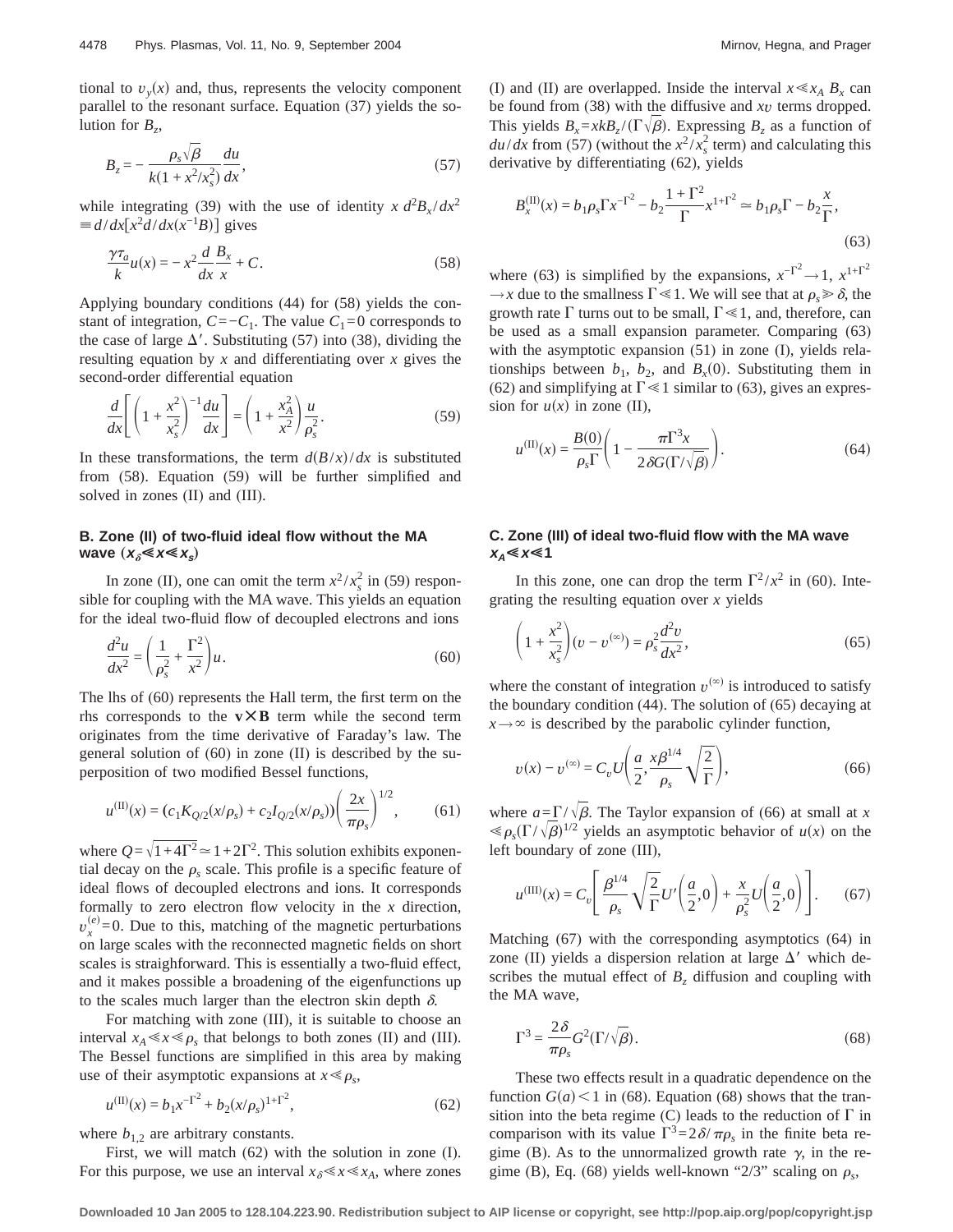$$
\frac{\gamma \tau_a}{k} = (2/\pi)^{1/3} \delta^{1/3} d_i^{2/3} \beta^{1/3} \simeq \delta^{1/3} \rho_s^{2/3}, \quad m_e/m_i \ll \beta \ll \beta_c,
$$
\n(69)

which predicts the increase of  $\gamma$  with  $\beta$  as  $\gamma \propto \beta^{1/3}$ . When beta exceeds  $\beta_c$ , and, correspondingly, the (C) regime begins, the ion–electron decoupling becomes less effective due to enhanced  $B<sub>z</sub>$  diffusion and coupling with the MA wave. This leads to the saturation of  $\gamma$  on the level,

$$
\frac{\gamma \tau_a}{k} = \sqrt{\frac{d_i \delta}{2\pi} \Gamma(3/4)}, \quad \beta_c \ll \beta \ll 1. \tag{70}
$$

Although the dependence of  $\gamma$  on  $m_i$  is weak,  $\gamma \propto m_i^{-1/4}$ , it indicates that zones (II) and (III) with intensive ion flows plays a significant role in the dynamics of the instability.

Equation (70) shows that the previous calculation of tearing mode coupling with the MA wave<sup>13</sup> is incomplete since the important effect of diffusion of  $B<sub>z</sub>$  was neglected. This effect introduces an additional factor of  $G(a)$ . Although these two effects have different natures and are localized on the different scales, each of them add the same factor  $G(a)$  in the dispersion relation (68). Matching, for example, expression (64) without *B<sub>z</sub>* diffusion  $[G(a) \equiv 1]$  with (67), yields the dispersion relation similar to (68), but with the first power of *G*(*a*) that provides the scaling  $\gamma \propto \delta^{2/5} d_i^{1/5} \rho_s^{2/5}$  calculated in Ref. 13, which is different from the correct expression (70).

A full dispersion relation that is valid at arbitrary  $\Delta'$  and  $\beta$  \left{ 1 and covers all of the two above subcases can be derived with the use of a simple heuristic approach based on the above large  $\Delta'$  solution. Imposing boundary condition  $v(0)=0$  on (66), gives the relationship  $C_v$  $=-\rho_s \Gamma C_2 / U(a/2,0)$ . Dividing Eq. (58) by  $x^2$  and integrating from  $\infty$  to *x*, yields an expression for  $B_x$ ,

$$
B_x(x) = C_1 + C_2 x + \Gamma \rho_s x \int_x^{\infty} \frac{u(x') dx'}{x'^2}.
$$
 (71)

Integrating (71) by parts and dropping the integral containing  $du/dx$ , gives a good approximation for  $B_x$  at small *x*,

$$
B_x(x) = C_1 + C_2 x + C_2 \frac{\Gamma^2 \rho_s}{G(a)},
$$
\n(72)

where  $u(x)$  and  $G(a)$  are substituted from (67) and (52), and a small term of order of  $\Gamma^2$  is neglected. Introducing  $\Delta'$  $=2C_2 / C_1$  and matching (72) and (51) yields the final dispersion relation,

$$
\frac{\Gamma^2 \rho_s}{G(\Gamma/\sqrt{\beta})} + \frac{2}{\Delta'} = \frac{2G(\Gamma/\sqrt{\beta})\delta}{\pi \Gamma}.
$$
 (73)

The effect of  $B<sub>z</sub>$  diffusion and the coupling with the MA wave are described by the functions  $G(a)$  on the rhs and the lhs of (73), respectively. The previously calculated dispersion relations<sup>6,15</sup> coincide with (73) at  $G(a) \equiv 1$ . In accordance with the definition of  $G(a)$ , this function satisfies a rigorous inequality  $G(a) < 1$  [ $G(a) \rightarrow 1$  at  $a \rightarrow \infty$ ]. Using this property and comparing the growth rates  $\Gamma^{(p)}$ ,<sup>6,15</sup> with the new ones  $\Gamma^{(n)}$  given by (73), yields that rigorous inequality,



FIG. 3. Dependence of the normalized growth rate  $\gamma \tau_a / d_i k$  on the stability factor  $\Delta'$  at  $\delta/d_i=0.02$  and three values  $\beta=0.02$ , 0.15, 1. (a) The thick curves are the solutions to the full dispersion relation (73) that describes the effects of the *Bz* diffusion and the coupling with the MA wave. The thin curves are plotted to compare these results with the previous calculations (Refs. 6 and 15) without the above two effects. (b) The importance of the  $B_7$ diffusion at small  $\Delta'$  and  $\beta$ =0.02,0.15 is illustrated.

 $\Gamma^{(n)}(\Delta', \beta) < \Gamma^{(p)}(\Delta', \beta)$ . This confirms that the  $B_z$  diffusion and the coupling with the MA wave lead to the reduction of the two-fluid effects and the growth rates. Figures 3(a) and 3(b) show that the difference between old and new results is large at large  $\beta$  and decreases when  $\beta \rightarrow 0$ . Even for small  $\beta$ the curves are still essentially different at small  $\Delta'$  due to the difference in scalings (linear versus quadratic) on  $\Delta'$ .

## **VII. SUMMARY**

The tearing equations (29)–(31) for the cold plasma regime and Eqs. (30), (31), and (34) for the hot plasma case follow from the general equation (19) by means of a formal expansion in cold and hot limits, respectively. In the appropriate limits, they match the equations derived previously by others. This justifies the validity of Eqs. (19) at arbitrary plasma parameters and, specifically, for the transition between cold and hot plasma regimes. This general equation predicts that the transition occurs when the time of equilibration determined by the ion-sound speed is comparable with the inverse growth rate of the instability  $\gamma^{-1}$ . In the transition, the intermediate situations can appear where, due to the multiscale structure of the tearing layer, the regime equivalent to the cold plasma limit exists in a wide outer area while the quasistatic regime equivalent to the hot plasma case is realized in a narrow inner area.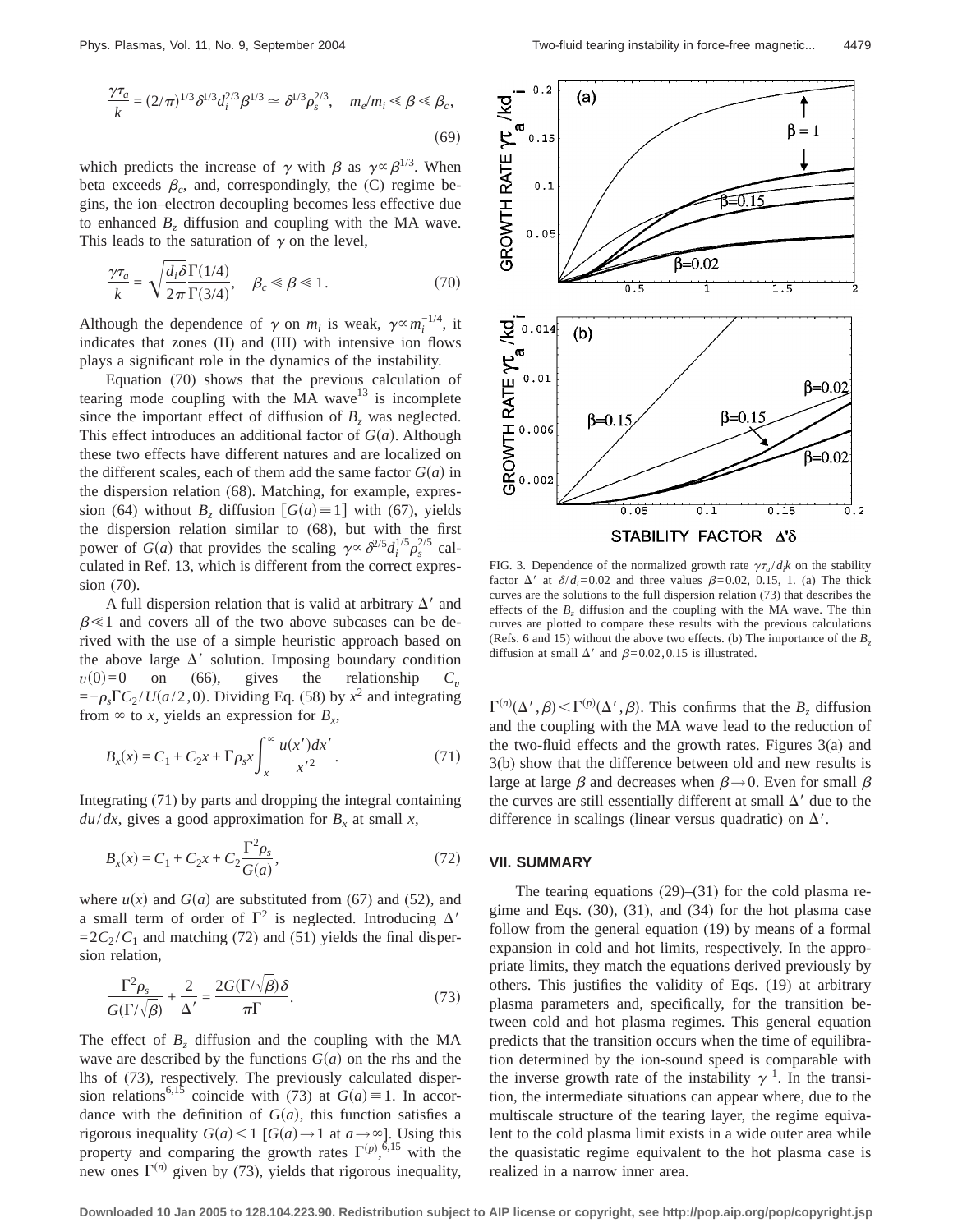The important effect of resistive diffusion of the "out-ofplane" component  $B_z$ , which reduces the two-fluid effects, is included into the equations. The contribution from this effect is analyzed within the scope of the hot plasma model (kinetic Alfvén-driven instability). The corresponding growth rates are calculated at small and large  $\Delta'$ . In the small  $\Delta'$  case, the result is identical to the growth rate for the whistler-mediated tearing instability derived from the cold plasma model,  $\beta$  $=0$ . Within the scope of the cold model, the tearing instability is driven by the combination of the compressional and shear Alfvén waves, where the CA wave is modified on short scales into whistlers. Due to the guiding magnetic field, the whistlers are strongly coupled at  $k_{\parallel}=0$  to the ion motion in the compressional Alfvén wave, so that for the realization of a pure whistler regime, the ion skin depth  $c/\omega_{pi}$  should be much greater than the characteristic scale of the equilibrium magnetic field (which is of the order of the plasma radius). Taking into account this condition and the typical values,  $c/w_{pi} \approx 5-10$  cm, one can conclude that the cold plasma model is not adequate to fast whistler-mediated reconnection in magnetically confined plasmas.

In contrast to this, the tearing instability in the hot plasma case is driven by the combination of the shear Alfvén and magneto-acoustic modes. Due to two-fluid effects, the dispersion properties of the SA wave are modified on short scales and exhibit the characteristic features of the kinetic Alfvén wave yieding the scalings  $\gamma \propto \delta^{1/3} \rho_s^{2/3}$  and  $\gamma \propto \delta \rho_s \Delta'$ at large and small  $\Delta'$ , respectively. The effect of the suppression of the growth rate by the magneto-acoustic wave was investigated at large  $\Delta'$  in Ref. 13. In these calculations, the diffusion of the perturbed "out-of-plane" component of the magnetic field was ignored. We show that it is significant and changes the scalings of the growth rates in both large and small  $\Delta'$  limits. The new scalings is an essential result of the paper. Specifically, the scaling at small  $\Delta' \delta \ll \sqrt{\beta} \ll 1$  describes quadratic instead of linear dependence on  $\Delta'$  for the collisionless tearing mode. It coincides with the growth rate of a pure electron whistler mediated tearing mode. This indicates that the regime of whistlers can be achieved at small  $\Delta'$  within the scope of hot plasma model without the condition  $\beta \geq 1$ , which is often imposed in order to neglect the effect plasma compressibility in the induction equation. In contrast to the cold plasma model, this regime does not require large  $c/\omega_{pi} \ge L$  and is realized at the rather soft condition  $d_i \geq \delta$ . As to the inequality  $\sqrt{\beta} \geq \Delta' \delta$ , it is satisfied in many cases of practical interest, for example, for the core resonant tearing modes in the reversed-field pinches. Indeed, the magnetic configuration and plasma parameters in the Madison Symmetric Torus (MST) experiments are characterized by the dimensionless factors  $\Delta' \approx 3-5$ ,  $\delta \approx 10^{-2}$ ,  $\beta$  $\approx 0.1$ , which are certainly within the scope of the above inequality. We also note that the effect of  $B<sub>z</sub>$  diffusion on linear tearing stability was included in Ref. 12. However, that analysis was limited to resistive reconnection and treated the case of a field-reversed configuration that has no guiding field and operates at  $\beta=1$ . In this limit, the growth rate for the small  $\Delta'$  case is reproduced by our theory despite the differences in the equilibria examined.

cations motivates our interest in the transition from the cold to the hot plasma cases when both the CA and the SA modes are involved in the dynamics of the instability. Strong mode localization at small  $\Delta'$  simplifies analysis of their interaction in this case. The problem will be considered on the basis of the general equation (19) in a different paper.

#### **ACKNOWLEDGMENTS**

We acknowledge useful discussions with staff members of the MST experiment, members of the University of Wisconsin Center for Plasma Theory and Computation, and with Professor Amitava Bhattacharjee, Professor Bruno Coppi, Professor Jim Drake, and Professor Franco Porcelli. The authors would like to thank Professor Leonid Rudakov for pointing out Refs. 7 and 8.

This work was supported by the U.S.D.O.E. Grant No. DEFG02-85E253212 and partially by the NSF Center for Magnetic Self-Organization in Laboratory and Astrophysical Plasmas.

#### APPENDIX A: LINEAR EQUATIONS FOR A AND  $\phi$

Substituting the linearized equation (2) into (9) yields an equation for the perturbed vector and electrostatic potentials,

$$
i\omega \mathbf{A} - c \nabla \left( \phi - \frac{p_e}{en^{(0)}} \right)
$$
  
\n
$$
= \left[ \left( \frac{\mathbf{j}}{en^{(0)}} - \mathbf{v} \right) \times \mathbf{e}_y \right] B_y^{(0)}(x) + \left[ \left( \frac{\mathbf{j}}{en^{(0)}} - \mathbf{v} \right) \times \mathbf{e}_z \right] B_z^{(0)} + \frac{c}{4 \pi en^{(0)}} \frac{dB_y^{(0)}}{dx} \left( [\mathbf{e}_z \times \mathbf{B}] + [\mathbf{e}_y \times \mathbf{B}] \frac{B_y^{(0)}(x)}{B_z^{(0)}} \right)
$$
  
\n
$$
+ c \eta \mathbf{j} - \frac{m_e c}{e} \left( \frac{d \mathbf{v}_e}{dt} \right)^{\text{(linear)}}, \tag{A1}
$$

where the equilibrium magnetic field  $\mathbf{B}^{(0)}$  and plasma current **j**<sup>(0)</sup> are given by (10) and (13). The term  $n^{(1)}$ **j**<sup>(0)</sup>/en<sup>(0)2</sup> which results from linearization of **j**/*en* in (2) and takes into account the perturbation of plasma density does not contribute to (A1) because of the force-free equilibrium condition  $\mathbf{j}^{(0)}$  $\times$  **B**<sup>(0)</sup>=0.

Linearizing (4) with the use of linearized continuity equation (7),  $i\omega n = n^{(0)}\nabla \cdot \mathbf{v}$ , and Eq. (13) gives

$$
\left(\frac{d\mathbf{v}_e}{dt}\right)^{(\text{linear})} = \left[i\omega\left(\frac{\mathbf{j}}{en^{(0)}} - \mathbf{v}\right) + \frac{\nabla \cdot \mathbf{v}}{en^{(0)}}\mathbf{j}^{(0)}\right)\left(1 + \frac{j_y^{(0)}k}{en^{(0)}\omega}\right) + \frac{c}{4\pi en^{(0)}}\left(\frac{j_x}{en^{(0)}} - v_x\right) \times \frac{d}{dx}\left[\left(\mathbf{e}_z + \frac{B_y^{(0)}}{B_z^{(0)}}\mathbf{e}_y\right)\frac{dB_y^{(0)}}{dx}\right],\tag{A2}
$$

where the Doppler shift  $j_y^{\prime\prime}$  $\int_{0}^{(0)}k/en^{(0)}\omega$  is caused by the small,  $\propto$  $\epsilon j_z^{\prime}$  $\int_{z}^{(0)}/en^{(0)}$ , *y* component of equilibrium electron flow. Since (A2) is multiplied in (A1) by a small  $m_e$ , the effect of finite electron mass results is a small correction in (A1). It is negligible everywhere except the resonant surface  $x=0$ , where  $(d\mathbf{v}_e/dt)^{(\text{linear})}$  and the resistive term  $\eta$ **j** are the only nonzero terms on the rhs of the *z* component of  $(A1)$  at  $x=0$ ,

The importance of the above results for practical appli-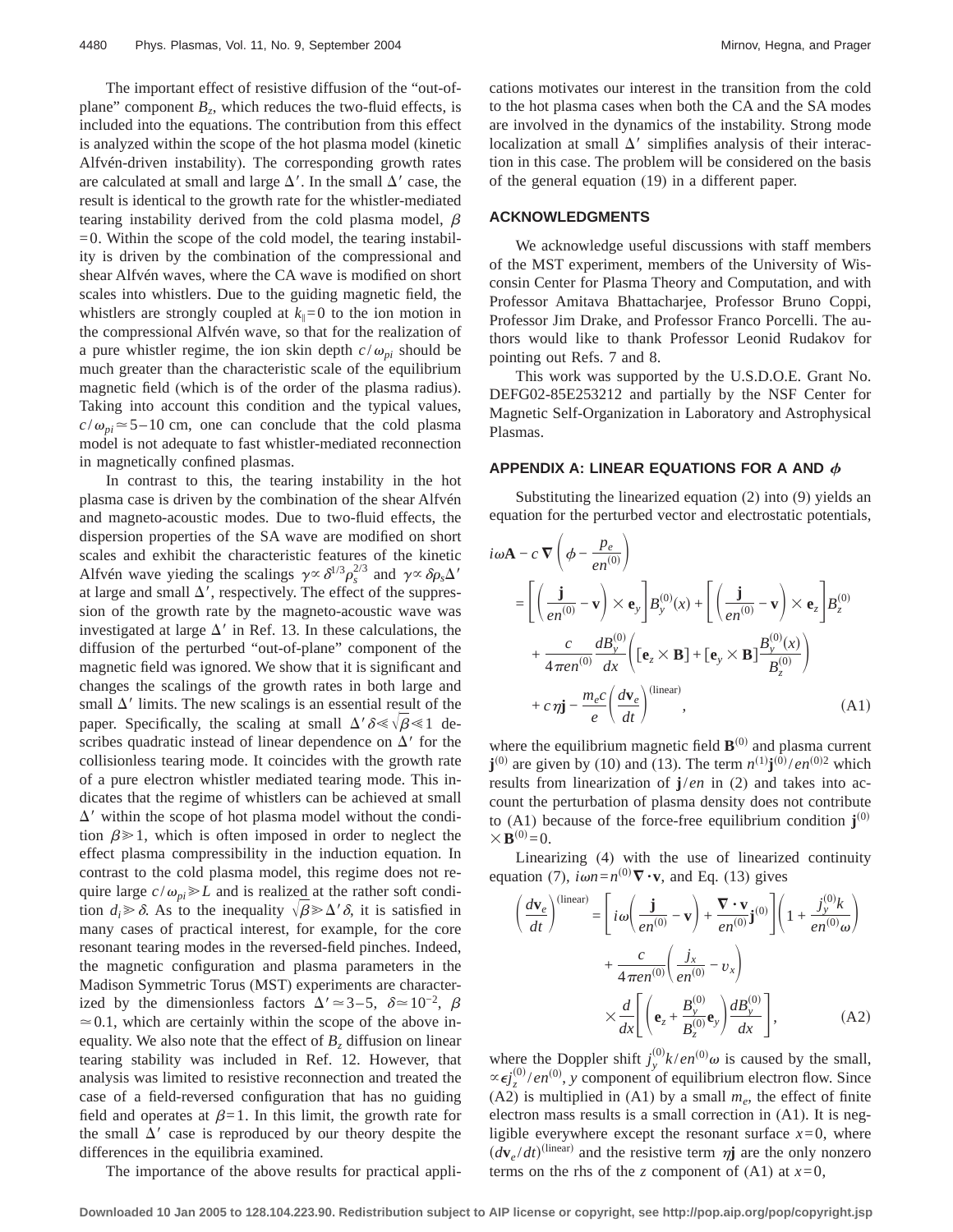$$
i\omega A_z \left( 1 + \frac{j_y^{(0)}k}{en^{(0)}\omega} \right) = \left( \frac{j_x}{en^{(0)}} - v_x \right) B_y^{(0)}(x) + c \eta j_z
$$

$$
- \frac{m_e c}{e} \left( \frac{d\mathbf{v}_e}{dt} \right)_z^{\text{(linear)}}.
$$
(A3)

These terms serve as a mean to break the frozen flux theorem. Since they are important only in the vicinity of  $x=0$ , one should leave in (A2) only those terms that give nonzero contribution on the rhs of (A3) at  $x=0$ . Since  $B_7$  is odd in  $x$ , we obtain from (23) and (B7);  $\nabla \cdot \mathbf{v}|_{x=0} = v_z(0) = 0$ . This indicates that the term  $i\omega j/en^{(0)}$  on the rhs of (A2) is the most important in the tearing layer,

$$
\left(\frac{d\mathbf{v}_e}{dt}\right)^{\text{(linear)}} = \frac{i\omega \mathbf{j}}{en^{(0)}}.
$$
\n(A4)

Substituting (A4) in (A3), using  $\partial/\partial z=0$ , and dropping small (proportional to  $\epsilon = B_y^{\vee}$  $\sum_{y}^{(\infty)}/B_{z}^{(0)} \ll 1$ , the Doppler terms leads to the equation for  $A_7$ ,

$$
-i\omega(A_z - \delta^2 \nabla^2 A_z) = (\alpha_H \nabla^2 A_x + v_x) B_y^{(0)}(x),
$$
 (A5)

where the combined collisionless and resistive skin depths and the Hall factor are defined as follows:  $\delta^2 = c^2 / \omega_{pe}^2$  $+ic^2\eta/(4\pi\omega)$ ,  $\alpha_H = c/(4\pi en^{(0)})$ . Here, the plasma resistivity is assumed to be constant.

Taking the projection of (A1) on *y* with the gauge  $\nabla \cdot \mathbf{A} = 0$  gives the electrostatic potential

$$
\phi - \frac{p_e}{en^{(0)}} = \frac{i}{kc} \left[ \frac{\omega}{k} \frac{d}{dx} (A_x - \delta^2 \nabla^2 A_x) + (\alpha_H \nabla^2 A_x + v_x) B_z^{(0)} + \alpha_H B_x \frac{dB_y^{(0)}}{dx} \right].
$$
\n(A6)

Substituting (A6) into the *x* component of (A1) yields an equation for the perpendicular component  $A_x$  that describes the perturbation of the guiding magnetic field  $B_z$  $=(i/k)\nabla^2 A_x,$ 

$$
\frac{\omega}{k}(\nabla^2 A_x - \delta^2 \nabla^4 A_x) = ikv_z B_y^{(0)}(x) - B_z^{(0)} \nabla \cdot \mathbf{v}
$$

$$
+ \alpha_H \left( B_y^{(0)}(x) \nabla^2 B_x - B_x \frac{d^2 B_y^{(0)}}{dx^2} \right)
$$

$$
+ v_x \frac{B_y^{(0)}(x)}{B_z^{(0)}} \frac{d B_y^{(0)}}{dx}.
$$
(A7)

Equations (A5) and (A7) are rewritten in Sec. II in terms of  $B_r$  and  $B_7$  while the last term on the rhs of (A7) is omitted. Note that Eqs. (A5) and (A7) [but not (A6)] can be alternatively derived by taking, respectively, the *x* and the *z* components of the curl of Eq. (2).

# **APPENDIX B: MOMENTUM AND PRESSURE EQUATIONS**

Presenting small perturbations  $p_{i,e}(x) \ll p_{i,e}^{(0)}$  of ion and electron pressures in the form  $p_{i,e}^{(k)}(x, y, t) = p_{i,e}^{(0)}$ + $p_{i,e}(x)$ exp  $i(ky-\omega t)$  with uniform equilibrium pressures  $p_{i,e}^{(0)}$ ,  $\nabla \cdot \mathbf{j} = 0$  and partial derivatives  $\partial/\partial z = 0$ , yields linearized equations (6),

 $\sim$ 

$$
i\omega p_i(x) = \gamma_i p_i^{(0)} \nabla \cdot \mathbf{v},\tag{B1}
$$

$$
i\omega p_e - \gamma_e p_e^{(0)} \nabla \cdot \mathbf{v} + \frac{\gamma_e}{en^{(0)}} (\mathbf{j}^{(0)} \cdot \nabla) p_e - \frac{\gamma_e p_e^{(0)}}{en^{(0)2}} (\mathbf{j}^{(0)} \cdot \nabla) n
$$
  
=  $(i\omega p_e - \gamma_e p_e^{(0)} \nabla \cdot \mathbf{v}) \left(1 + \frac{j_y^{(0)} k}{en^{(0)} \omega}\right) = 0.$  (B2)

Using  $\epsilon \ll 1$  to neglect the Doppler shift in (B2) leads to the identical form of responses for ions (B1), electrons (B2) and total pressures,

$$
p = \frac{c_s^2 \rho^{(0)}}{i\omega} \nabla \cdot \mathbf{v},
$$
 (B3)

where the ion sound speed is  $c_s^2 = (\gamma_e T_e^{(0)} + \gamma_i T_i^{(0)})/m_i$ . Since in the equilibrium state,  $\mathbf{v}^{(0)} = 0$ , the linearized equation (1) is

$$
-i\omega \rho^{(0)} \mathbf{v} = -\nabla \left( p + \frac{\mathbf{B}^{(0)} \mathbf{B}}{4\pi} \right) + \frac{1}{4\pi} [(\mathbf{B}^{(0)} \cdot \nabla) \mathbf{B} + (\mathbf{B} \cdot \nabla) \mathbf{B}^{(0)}].
$$
\n(B4)

The components of (B4) are as follows:

$$
-i\omega \rho^{(0)}v_x = -\frac{d}{dx}\left(p + \frac{B_z^{(0)}B_z + B_y^{(0)}B_y}{4\pi}\right) + \frac{i k B_y^{(0)}}{4\pi}B_x, \quad (B5)
$$

$$
-i\omega \rho^{(0)} v_y = -ik \left( p + \frac{B_z^{(0)} B_z}{4\pi} \right) + \frac{1}{4\pi} \frac{d B_y^{(0)}}{dx} B_x, \tag{B6}
$$

$$
-i\omega \rho^{(0)} v_z = \frac{i k B_y^{(0)}}{4\pi} B_z + \frac{1}{4\pi} \frac{d B_z^{(0)}}{dx} B_x.
$$
 (B7)

Combining (B5) and (B6) to form  $\nabla \cdot \mathbf{v}$  on the lhs and substituting p in terms of  $\nabla \cdot \mathbf{v}$  from (B3), yields an equation for plasma compressibility (18). Substituting perturbations of *p*  $+ B_z^{(0)} B_z / 4 \pi$  from (B6) to (B5) leads to the vorticity equation (17). The equation can be alternatively derived by taking the *x* component of the curl of Eq. (B4).

- <sup>1</sup>H. P. Furth, J. Killen, and M. N. Rosenbluth, Phys. Fluids **6**, 459 (1963). <sup>2</sup>B. Coppi, J. M. Greene, and J. L. Johnson, Nucl. Fusion **6**, 101 (1966).
- <sup>3</sup> A. A. Galeev and L. M. Zelenyi, Sov. Phys. JETP 43, 1113 (1976).
- <sup>4</sup> J. F. Drake and Y. C. Lee, Phys. Fluids **20**, 1341 (1977)
- <sup>5</sup>R. D. Hazeltine and H. R. Strauss, Phys. Fluids **21**, 1007 (1978).
- <sup>6</sup>F. Porcelli, Phys. Rev. Lett. **66**, 425 (1991).
- <sup>7</sup> A. V. Gordeev, Nucl. Fusion **10**, 319 (1970).
- S. V. Basova, A. V. Varentsova, A. V. Gordeev, A. V. Gulin, and V. Yu. Shuvaev, Sov. J. Plasma Phys. **17**, 362 (1991).<br><sup>9</sup>C. E. Seyler, Phys. Fluids B **3**, 2449 (1991).
- 
- <sup>10</sup>S. V. Bulanov, F. Pegoraro, and A. S. Sakharov, Phys. Fluids B **4**, 2499 (1992).<br><sup>11</sup> A. Fruchtman and H. R. Strauss, Phys. Fluids B 5, 1408 (1993).<br><sup>12</sup> A. B. Hassam, Phys. Fluids **27**, 2877 (1984).<br><sup>13</sup> A. Y. Aydemir, Phys. Fluids B 3, 3025 (1991).<br><sup>14</sup> R. D. Hazeltine, C. T. Hsu, and P. J.
- 
- 
- 
- 
- 
- 
- 
- (1987).<br><sup>15</sup>L. Zakharov and B. Rogers, Phys. Fluids B **4**, 3285 (1992).<br><sup>16</sup>B. N. Kuvshinov, Plasma Phys. Controlled Fusion **36**, 867 (1994).<br><sup>17</sup>F. Pegoraro, F. Porcelli, and T. J. Schep, Phys. Fluids B **1**, 364 (1989).<br> <sup>19</sup>G. Ara, B. Basu, B. Coppi, G. Laval, M. N. Rosenbluth, and B. V. Wad-
- 
- dell, Ann. Phys. (N.Y.) **<sup>112</sup>**, 443 (1978). 20D. Grasso, M. Ottaviani, and F. Porcelli, Phys. Plasmas **<sup>8</sup>**, 4306 (2001).